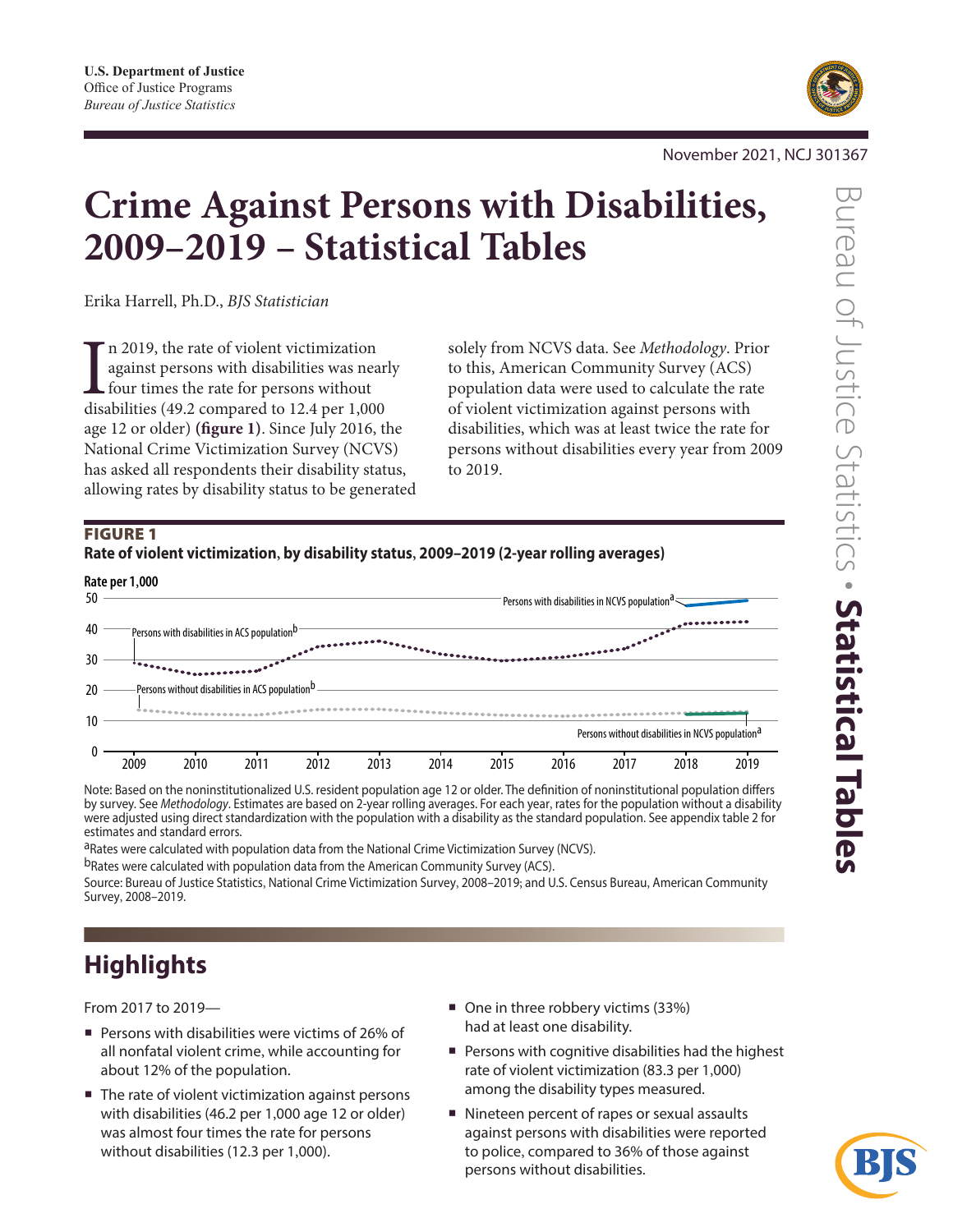# List of tables

Table 1. **Rate of violent victimization**, **by type of crime and disability status**, **2017–19**

Table 2. **Percent of violent victimizations against persons with disabilities**, **by type of crime**, **2017–19**

Table 3. **Rate of violent victimization against persons with and without disabilities**, **by victim characteristics**, **2017–19**

Table 4. **Rate of violent victimization and average annual number of persons**, **by victim**'**s disability status and age**, **2017–19**

Table 5. **Rate of violent victimization against persons with disabilities**, **by disability type and type of crime**, **2017–19**

# List of figures

Figure 1. **Rate of violent victimization**, **by disability status**, **2009–2019 (2-year rolling averages)**

# List of appendix tables

Appendix table 1. **U.S. population**, **by disability status and demographic characteristics**, **2017–19**

Appendix table 2. **Estimates and standard errors for figure 1: Rate of violent victimization**, **by disability status**, **2009–2019 (2-year rolling averages)**

Appendix table 3. **Standard errors for table 1: Rate of violent victimization**, **by type of crime and disability status**, **2017–19**

Appendix table 4. **Standard errors for table 2: Percent of violent victimizations against persons with disabilities**, **by type of crime**, **2017–19**

Appendix table 5. **Standard errors for table 3: Rate of violent victimization against persons with and without disabilities**, **by victim characteristics**, **2017–19**

Appendix table 6. **Standard errors for table 4: Rate of violent victimization and average annual number of persons**, **by victim**'**s disability status and age**, **2017–19**

Table 6. **Victim-offender relationship**, **by victim**'**s disability status**, **2017–19**

Table 7. **Violent crime reported to police**, **by victim**'**s disability status and disability type**, **2017–19**

Table 8. **Violent crime reported to police**, **by disability status and type of crime**, **2017–19**

Table 9. **Person who notified police of violent crime**, **by victim**'**s disability status**, **2017–19**

Table 10. **Average annual number of persons age 12 or older**, **by disability status and disability type for ACS and NCVS**, **2017–19**

Appendix table 7. **Standard errors for table 5: Rate of violent victimization against persons with disabilities**, **by disability type and type of crime**, **2017–19**

Appendix table 8. **Standard errors for table 6: Victim-offender relationship**, **by victim**'**s disability status**, **2017–19**

Appendix table 9. **Standard errors for table 7: Violent crime reported to police**, **by victim**'**s disability status and disability type**, **2017–19**

Appendix table 10. **Standard errors for table 8: Violent crime reported to police**, **by disability status and type of crime**, **2017–19**

Appendix table 11. **Standard errors for table 9: Person who notified police of violent crime**, **by victim**'**s disability status**, **2017–19**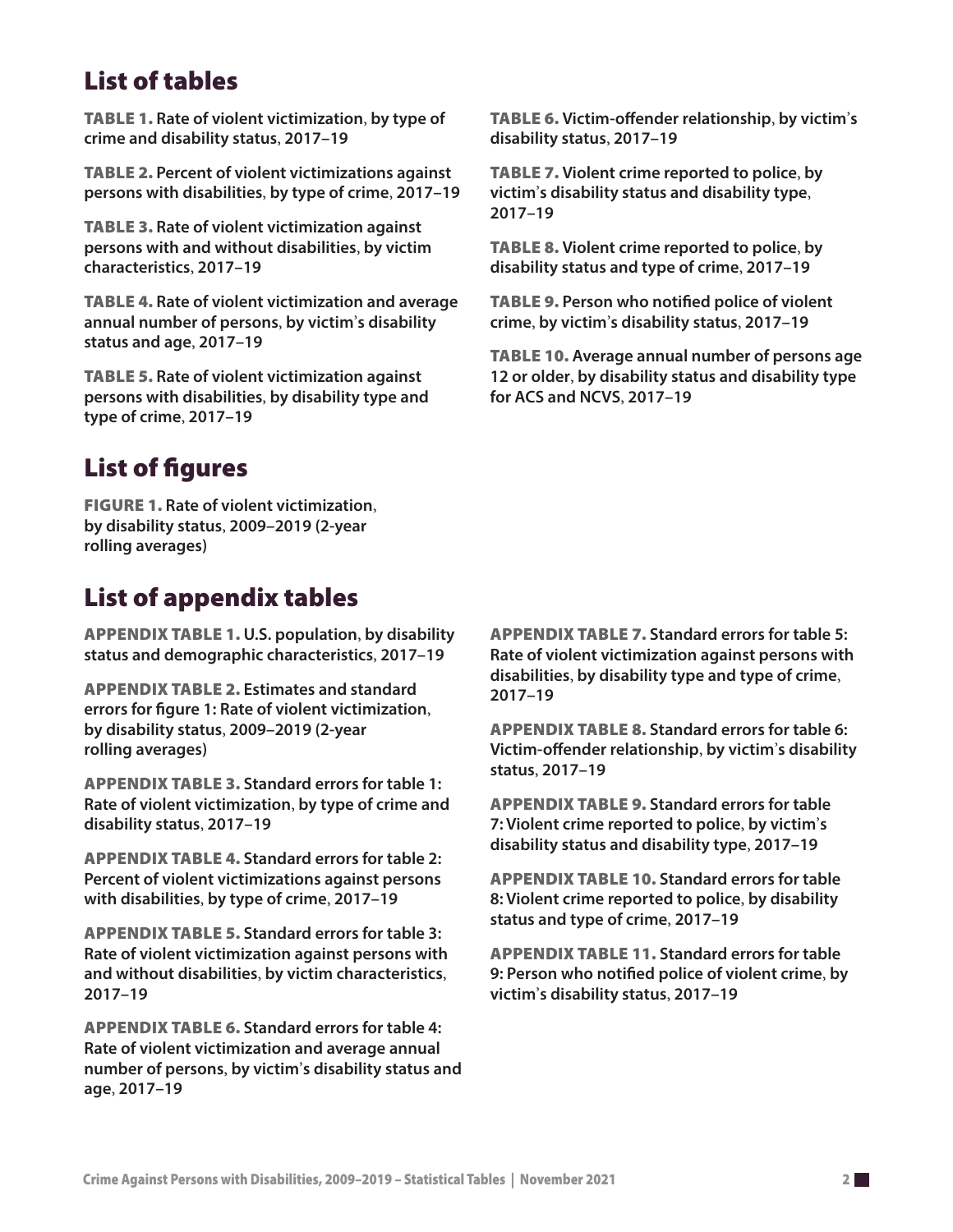This report provides rates of nonfatal violent victimization against persons with and without disabilities, describes types of disabilities, and details victim characteristics. Nonfatal violent crimes include rape or sexual assault, robbery, aggravated

assault, and simple assault. Findings are based on BJS's NCVS, a household survey that collects data on residents of the United States age 12 or older (excluding those living in institutions).

# **Disability and the National Crime Victimization Survey**

#### **Crime Victims with Disabilities Awareness Act**

The Crime Victims with Disabilities Awareness Act of 1998 (P.L. 105–301) mandates that the National Crime Victimization Survey (NCVS) include statistics on crimes against persons with disabilities and the characteristics of these victims. The act was designed "to increase public awareness of the plight of victims of crime with developmental disabilities, to collect data to measure the magnitude of the problem, and to develop strategies to address the safety and justice needs of victims of crime with developmental disabilities." Section 5 of the act directed the Department of Justice to include statistics relating to "the nature of crimes against individuals with developmental disabilities; and the specific characteristics of the victims of those crimes" in the NCVS. This report is a part of the Bureau of Justice Statistics (BJS) series on crime against persons with disabilities. More information can be found on the BJS website, [https://bjs.ojp.gov.](https://bjs.ojp.gov)

#### **Disability population**

During 2017–19, about 12% of the U.S. population age 12 or older living outside of institutions had a disability, according to the NCVS. (See appendix table 1.) Among noninstitutionalized persons with disabilities, 47% were male and 53% were female. Seventy percent of persons with disabilities were white, 13% were black, and 12% were Hispanic. Forty-eight percent of the population with a disability was age 65 or older, compared to 14% of the population without a disability.

**Change in NCVS disability questions**

In July 2016, the NCVS questions on disability status and type were moved to the Basic Screen Questionnaire (Form NCVS-1). Since that change, the survey has asked all respondents their disability status. This allows the NCVS to be used to generate population estimates and rates by disability status and type of disability. See *Methodology*.

#### **Types of disability**

The NCVS adopted survey questions from the U.S. Census Bureau's American Community Survey (ACS) to classify respondents with disabilities. The NCVS defines disability as the product of interactions among individuals' bodies; their physical, emotional, and mental health; and the physical and social environment in which they live, work, or play. A disability exists where this interaction results in limitations of activities and restrictions to full participation at school, work, or home or in the community.

Disabilities are classified according to six limitations:

- hearing (deafness or serious difficulty hearing)
- $\blacksquare$  vision (blindness or serious difficulty seeing, even when wearing glasses)
- $\blacksquare$  cognitive (serious difficulty in concentrating, remembering, or making decisions due to a physical, mental, or emotional condition)
- $\blacksquare$  ambulatory (difficulty walking or climbing stairs)
- $\blacksquare$  self-care (a condition that causes difficulty dressing or bathing)
- independent living (physical, mental, or emotional condition that impedes doing errands alone, such as visiting a doctor or shopping).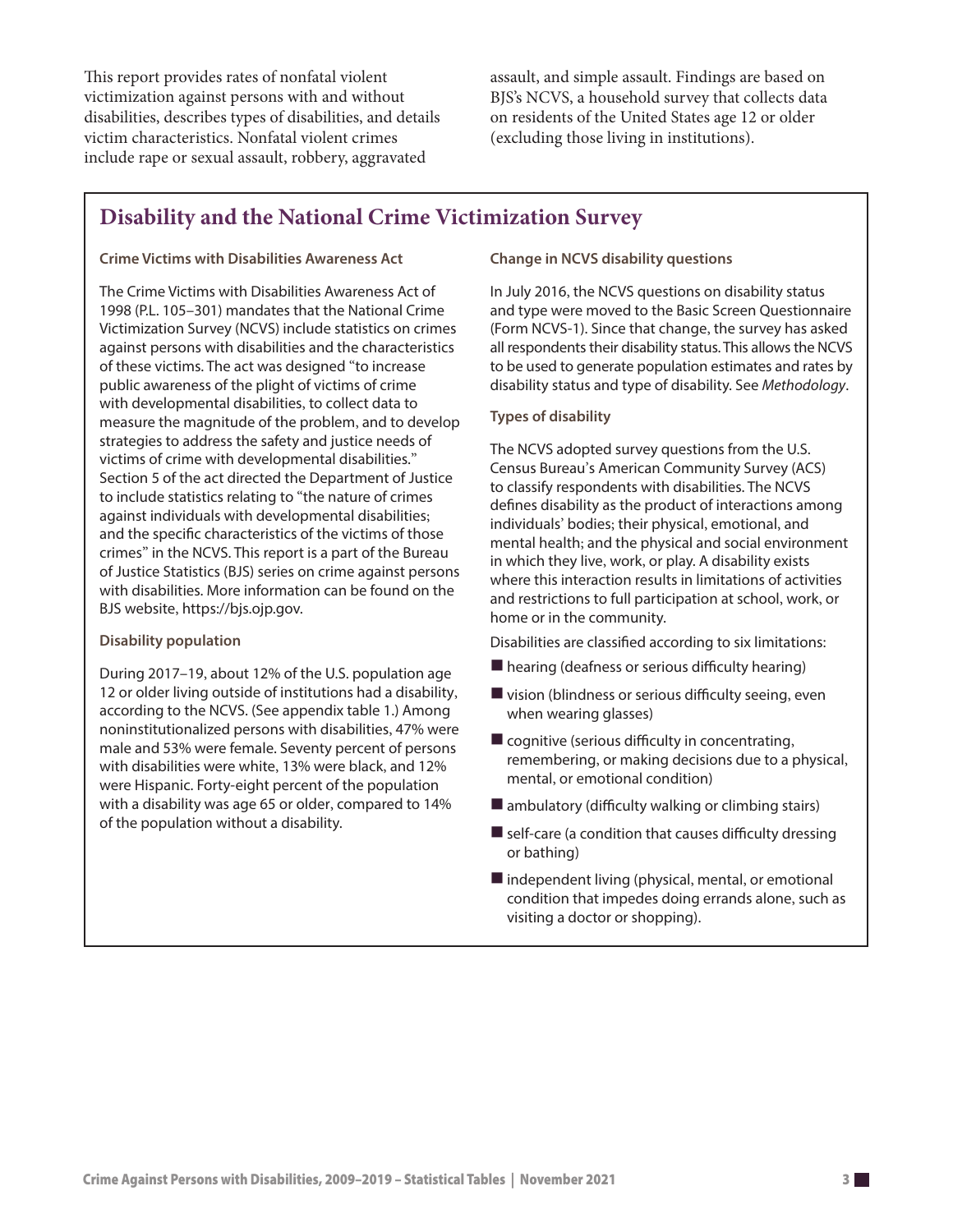### **Violent crime by type of crime**

- The rate of violent victimization against persons with disabilities (46.2 per 1,000 age 12 or older) was nearly four times the age-adjusted rate<sup>1</sup> for persons without disabilities (12.3 per 1,000) during 2017–19 **(table 1)**. 2
- For persons with disabilities, the rate of violent crime, excluding simple assault, (17.9 per 1,000) was more than four times the rate for persons without disabilities (4.0 per 1,000).
- The rate of simple assault against persons with disabilities (28.3 per 1,000) was more than three times the rate for persons without disabilities (8.3 per 1,000).
- Although persons with disabilities accounted for 12% of the population, they were victims in 26% of violent crime incidents **(table 2)**.
- Thirty-three percent of robbery victimizations involved a victim with a disability, which was higher than the percentages of aggravated assault (27%), rape/sexual assault (27%), and simple assault (25%) victimizations against those with disabilities.

<sup>1</sup>Rates for persons without disabilities were adjusted to account for differences between the age distributions for persons with and without disabilities. See *Methodology*.

2In this report, significance is reported at both the 90% and 95% confidence levels. See figures and tables for testing on specific findings.

#### **TABLE 1**

#### **Rate of violent victimization, by type of crime and disability status, 2017–19**

|                                            | Persons with | <b>Persons without disabilities</b> |                   |
|--------------------------------------------|--------------|-------------------------------------|-------------------|
| Type of crime                              | disabilities | Age-adjusted <sup>a*</sup>          | <b>Unadjusted</b> |
| <b>Violent crime</b>                       | $46.2 +$     | 12.3                                | 18.1              |
| Violent crime, excluding<br>simple assault | 17.9 †       | 4.0                                 | 6.3               |
| Rape/sexual assault                        | $4.1 +$      | 0.9                                 | 1.6               |
| Robbery                                    | $5.6 +$      | 1.1                                 | 1.6               |
| Aggravated assault                         | $8.2 +$      | 2.0                                 | 3.1               |
| Simple assault                             | 28.3 +       | 8.3                                 | 11.8              |

Note: Based on the noninstitutionalized U.S. resident population age 12 or older. Rates are per 1,000 persons. Excludes persons with unknown disability status (1% of population). See appendix table 3 for standard errors.

\*Comparison group with age-adjusted rates compared to rates for persons with disabilities.

†Difference with comparison group is significant at the 95% confidence level.

aRates for the population without a disability were adjusted using direct standardization with the population with a disability as the standard population. See *Methodology*.

Source: Bureau of Justice Statistics, National Crime Victimization Survey, 2017–19.

#### **TABLE 2**

#### **Percent of violent victimizations against persons with disabilities, by type of crime, 2017–19**

| Type of crime                                     | Percent of violent victimizations |
|---------------------------------------------------|-----------------------------------|
| <b>Violent crime</b>                              | 26.5%                             |
| <b>Violent crime, excluding</b><br>simple assault | 28.6%                             |
| Rape/sexual assault                               | $26.5 \pm$                        |
| Robbery*                                          | 33.3                              |
| Aggravated assault                                | $27.1 \pm$                        |
| Simple assault                                    | 25.3% +                           |

Note: Based on the noninstitutionalized U.S. resident population age 12 or older. Violent victimizations against persons with unknown disability status accounted for 1% of all violent victimizations. See appendix table 4 for standard errors.

\*Comparison group.

†Difference with comparison group is significant at the 95% confidence level.

‡Difference with comparison group is significant at the 90% confidence level.

Source: Bureau of Justice Statistics, National Crime Victimization Survey, 2017–19.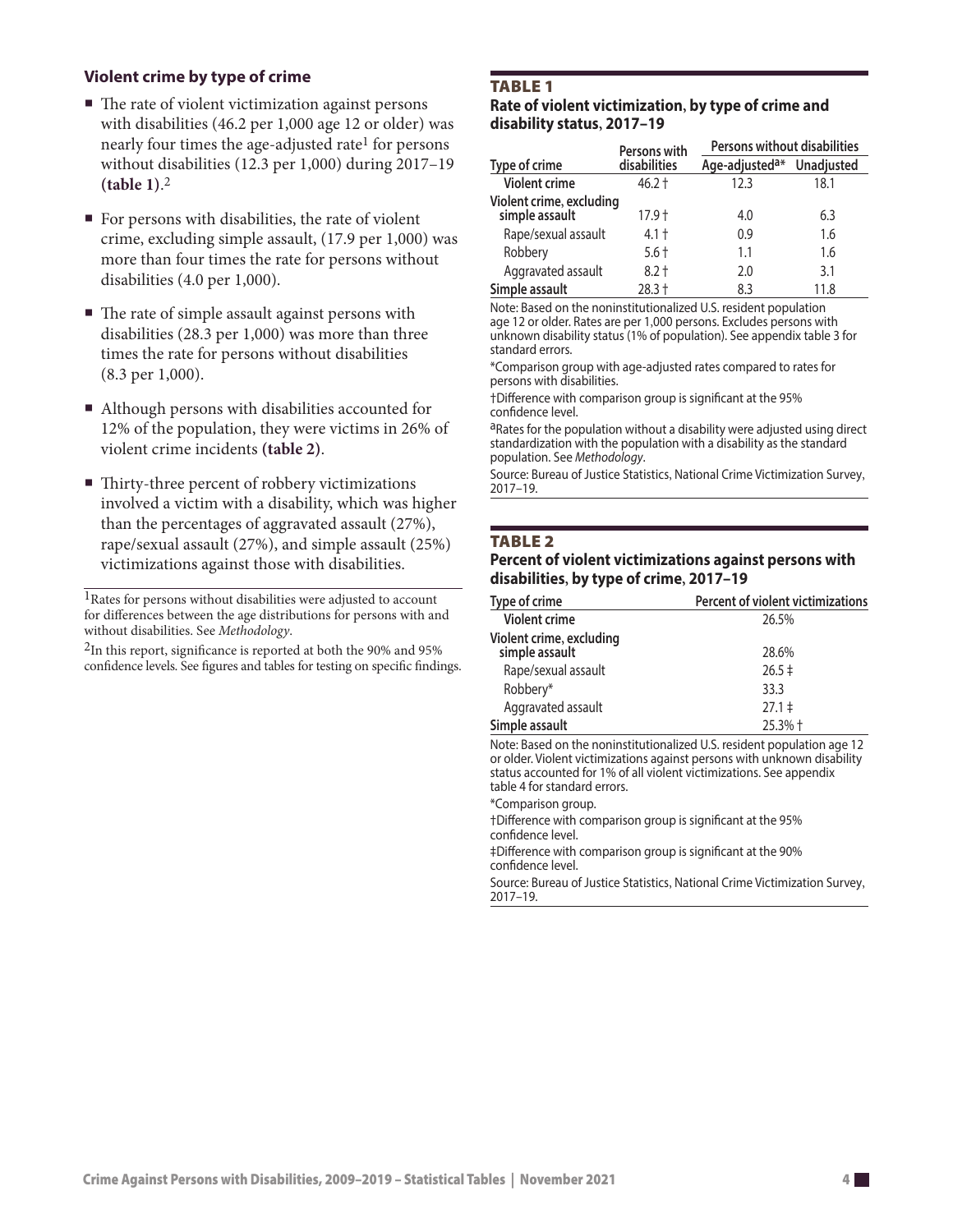### **Violent crime by sex, race or ethnicity, and age**

- During 2017–19, the rate of violent victimization against males with disabilities was 42.7 per 1,000, compared to 13.4 per 1,000 males without disabilities **(table 3)**.
- For females with disabilities, the rate of violent victimization was 49.4 per 1,000, compared to 11.3 per 1,000 for females without disabilities.
- For each racial and ethnic group measured, persons with disabilities had higher violent victimization rates than persons without disabilities.
- For whites, blacks, Hispanics, and persons of other races, the rate of violent victimization for persons with disabilities was at least triple that of persons without disabilities.
- $\blacksquare$  Hispanics with disabilities (55.3 per 1,000) had a higher rate of violent victimization than blacks with disabilities (39 per 1,000) (testing performed and not shown).
- During 2017–19, the rate of violent victimization against persons with disabilities was at least 3.5 times the rate against those without disabilities for each age group measured except persons age 65 or older **(table 4)**.

# **TABLE 3**

**Rate of violent victimization against persons with and without disabilities, by victim characteristics, 2017–19**

|                       | Persons with | Persons without disabilities |                   |  |
|-----------------------|--------------|------------------------------|-------------------|--|
| Victim characteristic | disabilities | Age-adjusted <sup>a*</sup>   | <b>Unadjusted</b> |  |
| Total                 | $46.2 +$     | 12.3                         | 18.1              |  |
| Sex                   |              |                              |                   |  |
| Male                  | $42.7 +$     | 13.4                         | 18.3              |  |
| Female                | 49.4 +       | 11.3                         | 17.9              |  |
| Race/ethnicity        |              |                              |                   |  |
| Whiteb                | $45.1 +$     | 11.7                         | 18.5              |  |
| Blackb                | 39.0 +       | 12.5                         | 17.5              |  |
| Hispanic              | $55.3 +$     | 12.3                         | 16.8              |  |
| Otherb,c,d            | $56.5 +$     | 12.2                         | 18.9              |  |

Note: Based on the noninstitutionalized U.S. resident population age 12 or older. Rates are per 1,000 persons. Excludes persons with an unknown disability status (1% of population). See appendix table 5 for standard errors.

\*Comparison group with age-adjusted rates compared to rates for persons with disabilities.

†Difference with comparison group is significant at the 95% confidence level.

aRates for the population without a disability were adjusted using direct standardization with the population with a disability as the standard population. See *Methodology*.

bExcludes persons of Hispanic origin (e.g., "white" refers to<br>non-Hispanic whites and "black" refers to non-Hispanic blacks).

<sup>C</sup>Includes Asians, Native Hawaiians and Other Pacific Islanders; American Indians and Alaska Natives; and persons of two or more races.

dCategories are not shown separately due to small numbers of sample cases.

Source: Bureau of Justice Statistics, National Crime Victimization Survey, 2017–19.

#### **TABLE 4**

#### **Rate of violent victimization and average annual number of persons, by victim's disability status and age, 2017–19**

|               |                          | <b>Persons with disabilities</b> |                           | Persons without disabilities |         |                            |  |
|---------------|--------------------------|----------------------------------|---------------------------|------------------------------|---------|----------------------------|--|
|               | <b>Population</b>        |                                  |                           | Population                   |         |                            |  |
| Age of victim | Average<br>annual number | Percent                          | Rate per<br>i,000 persons | Average<br>annual number     | Percent | Rate per<br>1,000 persons* |  |
| Total         | 33,996,520               | 100%                             | $46.2 +$                  | 238,778,440                  | 100%    | 18.1                       |  |
| $12 - 15$     | 1,056,950                | 3.1                              | $145.5 +$                 | 15,412,790                   | 6.5     | 29.4                       |  |
| $16 - 19$     | 1,041,050                | 3.1                              | 179.0 +                   | 15,604,310                   | 6.5     | 24.7                       |  |
| $20 - 24$     | 1.244.540                | 3.7                              | $130.4 +$                 | 20,005,220                   | 8.4     | 28.8                       |  |
| $25 - 34$     | 2,149,640                | 6.3                              | $111.6 +$                 | 42,412,320                   | 17.8    | 23.4                       |  |
| $35 - 49$     | 3,981,010                | 11.7                             | $78.7 +$                  | 56,849,770                   | 23.8    | 17.5                       |  |
| $50 - 64$     | 8,380,670                | 24.7                             | $47.2 +$                  | 53,902,240                   | 22.6    | 13.3                       |  |
| 65 or older   | 16,142,650               | 47.5                             | 7.5                       | 34,591,780                   | 14.5    | 5.7                        |  |

Note: Details may not sum to totals due to rounding. Based on the noninstitutionalized U.S. resident population age 12 or older. Excludes persons with an unknown disability status (1% of population). See appendix table 6 for standard errors.

\*Comparison group.

†Difference with comparison group is significant at the 95% confidence level.

Source: Bureau of Justice Statistics, National Crime Victimization Survey, 2017–19.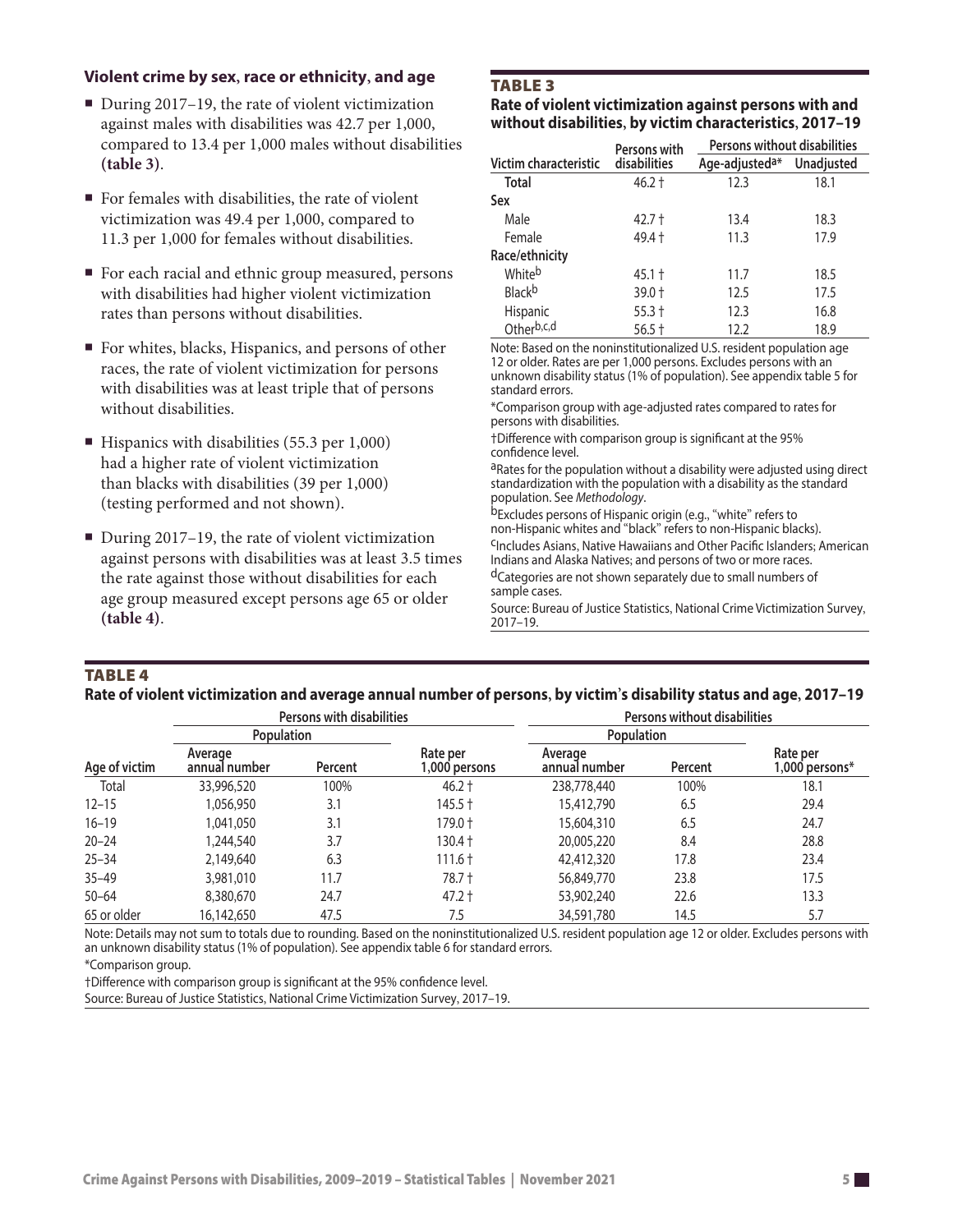- Among persons age 65 or older, there was no statistically significant difference between the rates of violent victimization by disability status.
- Among those with disabilities, the violent victimization rate of persons ages 16 to 19 (179.0 per 1,000 persons) was similar to that of persons ages 12 to 15 (145.5 per 1,000 persons) and higher than the rates for other age groups (testing performed and not shown).

#### **Violent crime by disability type**

- Among the disability types measured, the rate of violent victimization was highest for persons with cognitive disabilities (83.3 per 1,000) **(table 5)**.
- **Persons with cognitive disabilities had a higher rate** of violent victimization, excluding simple assault, (34.6 per 1,000) than other disability types.
- **Persons with hearing disabilities had the lowest** victimization rates of violent crime (23.6 per 1,000) and violent crime, excluding simple assault, (9.4 per 1,000) among the disability types examined (testing performed and not shown).

### TABLE<sub>5</sub>

#### **Rate of violent victimization against persons with disabilities, by disability type and type of crime, 2017–19**

| <b>Disability type</b> | <b>Violent</b><br>crime | Violent crime, excluding<br>simple assault | Simple<br>assault |
|------------------------|-------------------------|--------------------------------------------|-------------------|
| Hearing                | $23.6 +$                | $9.4 +$                                    | $14.2 +$          |
| Vision                 | 47.6 †                  | $26.0 +$                                   | $21.6 +$          |
| Cognitive*             | 83.3                    | 34.6                                       | 48.7              |
| Ambulatory             | 34.7 +                  | $15.0 +$                                   | $19.7 +$          |
| Self-care              | $37.1 +$                | $16.6 +$                                   | $20.5 +$          |
| Independent living     | $38.4 +$                | $20.2 +$                                   | $18.1 +$          |

Note: Based on the noninstitutionalized U.S. resident population age 12 or older. Includes persons with multiple disability types. Rates are per 1,000 persons age 12 or older, except for the rates for independent living disabilities, which are per 1,000 persons age 15 or older. See *Methodology*. Violent crime, excluding simple assault, includes rape or sexual assault, robbery, and aggravated assault. See appendix table 7 for standard errors.

\*Comparison group.

†Difference with comparison group is significant at the 95% confidence level.

Source: Bureau of Justice Statistics, National Crime Victimization Survey, 2017–19.

# **Violent crime by victim-offender relationship**

- Strangers committed a lower percentage of violent victimizations against persons with disabilities (32%) than against persons without disabilities (41%) **(table 6)**.
- A similar percentage of violent victimizations against persons with (11%) or without (13%) disabilities was committed by an intimate partner.
- Other relatives (including parents, children, and other relatives) accounted for a higher percentage of violent victimizations against persons with disabilities (14%) than against persons without disabilities (7%).
- The percentage of violent victimizations committed by a non-relative the victim knew was similar for victims with (33%) and without (30%) disabilities.

#### **TABLE 6**

#### **Victim-offender relationship, by victim's disability status, 2017–19**

| Victim-offender<br>relationship   | Persons with<br>disabilities | Persons<br>without disabilities* |
|-----------------------------------|------------------------------|----------------------------------|
| Total                             | 100%                         | 100%                             |
| Intimate partner <sup>a</sup>     | 11.4                         | 12.7                             |
| Other relativeb                   | $14.4 +$                     | 6.5                              |
| Well-known/casual<br>acquaintance | 32.9                         | 29.7                             |
| Stranger                          | $31.6 +$                     | 40.7                             |
| Unknown                           | 9.8                          | 10.4                             |

Note: Details may not sum to totals due to rounding. Based on the noninstitutionalized U.S. resident population age 12 or older. Excludes violent victimizations with victims who had an unknown disability status (1% of victimizations). See appendix table 8 for standard errors. \*Comparison group.

†Difference with comparison group is significant at the 95% confidence level.

a<sub>Includes</sub> spouses, ex-spouses, boyfriends, and girlfriends. bIncludes parents, children, and other relatives.

Source: Bureau of Justice Statistics, National Crime Victimization Survey,

2017–19.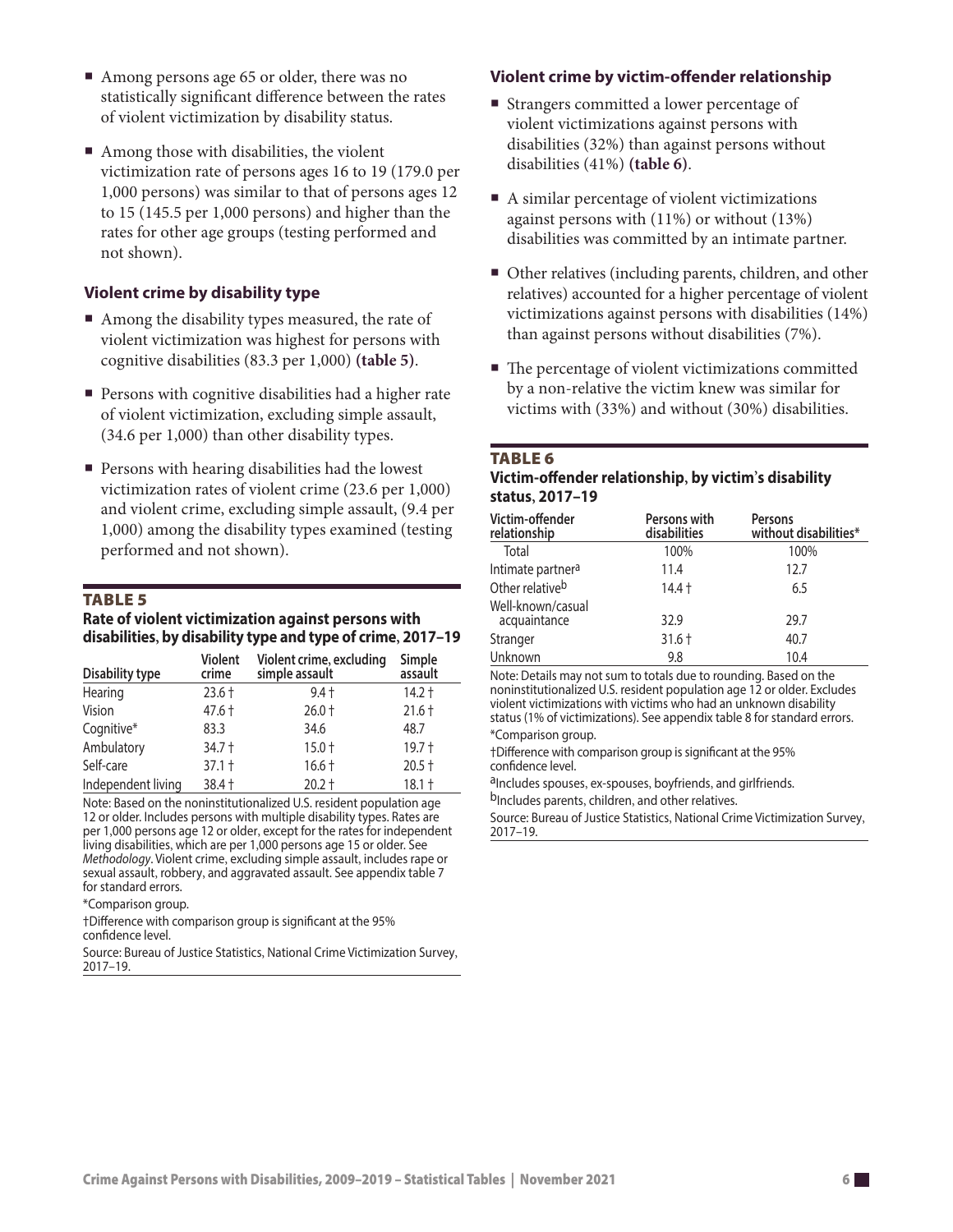#### **Violent crime by reporting to police**

- Violent crime against persons with disabilities (38%) was less likely to be reported to police than violence against persons without disabilities (45%) **(table 7)**.
- Violent crime against persons with no disabilities was more likely to be reported to police than violence against persons with a single disability type (32%).
- Violence against those with cognitive disabilities (36%) was less likely to be reported to police than violence against those with no disabilities.
- Nineteen percent of rapes or sexual assaults against persons with disabilities were reported to police, which was lower than the percentage for victims without disabilities (36%) **(table 8)**.
- Robberies (45%) and simple assaults (33%) against persons with disabilities were less likely to be reported to police than robberies (57%) and simple assaults (41%) against persons without disabilities.

#### **TABLE 7**

#### **Violent crime reported to police, by victim's disability status and disability type, 2017–19**

| Disability status and type    | Reported to police |
|-------------------------------|--------------------|
| Persons without disabilities* | 44.7%              |
| Persons with disabilities     | 37.9 t             |
| Single disability type        | $32.0 +$           |
| Multiple disability types     | 45.5               |
| Disability type <sup>a</sup>  |                    |
| Hearing                       | 46.8%              |
| Vision                        | 43.2               |
| Cognitive                     | 36.4 †             |
| Ambulatory                    | 46.0               |
| Self-care                     | 45.4               |
| Independent living            | 43.6               |

Note: Based on the noninstitutionalized U.S. resident population age 12 or older. Excludes violent victimizations with victims who had an unknown disability status (1% of victimizations). For persons ages 12 to 14, independent living disabilities are excluded as a disability type. See *Methodology*. See appendix table 9 for standard errors.

\*Comparison group.

†Difference with comparison group is significant at the 95% confidence level.

a<sub>Includes</sub> persons with multiple disability types.

Source: Bureau of Justice Statistics, National Crime Victimization Survey, 2017–19.

- $\blacksquare$  The majority of violent crime against persons with (68%) and without (62%) disabilities that was reported to the police was reported by the victim **(table 9)**.
- A household member other than the victim reported a higher percentage of the violent crime that was reported to the police against victims with disabilities (10%) than against victims without disabilities (7%).

#### **TABLE 8**

#### **Violent crime reported to police, by disability status and type of crime, 2017–19**

| Type of crime                              | Persons with<br>disabilities | <b>Persons</b><br>without disabilities* |
|--------------------------------------------|------------------------------|-----------------------------------------|
| <b>Violent crime</b>                       | 37.9% +                      | 44.7%                                   |
| Violent crime, excluding<br>simple assault | 46.0%                        | 50.8%                                   |
| Rape/sexual assault                        | $18.6 +$                     | 36.3                                    |
| Robbery                                    | $45.2 +$                     | 56.8                                    |
| Aggravated assault                         | 60.3                         | 55.3                                    |
| Simple assault                             | 32.9% +                      | 41.3%                                   |

Note: Based on the noninstitutionalized U.S. resident population age 12 or older. Excludes violent victimizations with victims who had an unknown disability status (1% of victimizations). See appendix table 10 for standard errors.

\*Comparison group.

†Difference with comparison group is significant at the 95% confidence level.

Source: Bureau of Justice Statistics, National Crime Victimization Survey, 2017–19.

#### **TABLE 9**

#### **Person who notified police of violent crime, by victim's disability status, 2017–19**

| Person who<br>notified police     | Persons with<br>disabilities | <b>Persons</b><br>without disabilities* |
|-----------------------------------|------------------------------|-----------------------------------------|
| Total                             | 100%                         | 100%                                    |
| Victim                            | $67.8 \pm$                   | 61.5                                    |
| Other household<br>member         | $10.1 +$                     | 6.5                                     |
| Someone official                  | $6.6 \pm$                    | 9.5                                     |
| Police were at the scene          | $2.8 +$                      | 8.6                                     |
| Someone else                      | 11.4                         | 12.4                                    |
| Police notified some<br>other way | 1.3                          | 1.5                                     |

Note: Details may not sum to totals due to rounding. Based on the noninstitutionalized U.S. resident population age 12 or older. Excludes violent victimizations with victims who had an unknown disability status (less than 1% of victimizations reported to police). "Someone official" includes a guard, apartment manager, school official, and other officials. In less than 1% of cases, the person who contacted police was unknown. See appendix table 11 for standard errors.

\*Comparison group.

†Difference with comparison group is significant at the 95% confidence level.

‡Difference with comparison group is significant at the 90% confidence level.

Source: Bureau of Justice Statistics, National Crime Victimization Survey, 2017–19.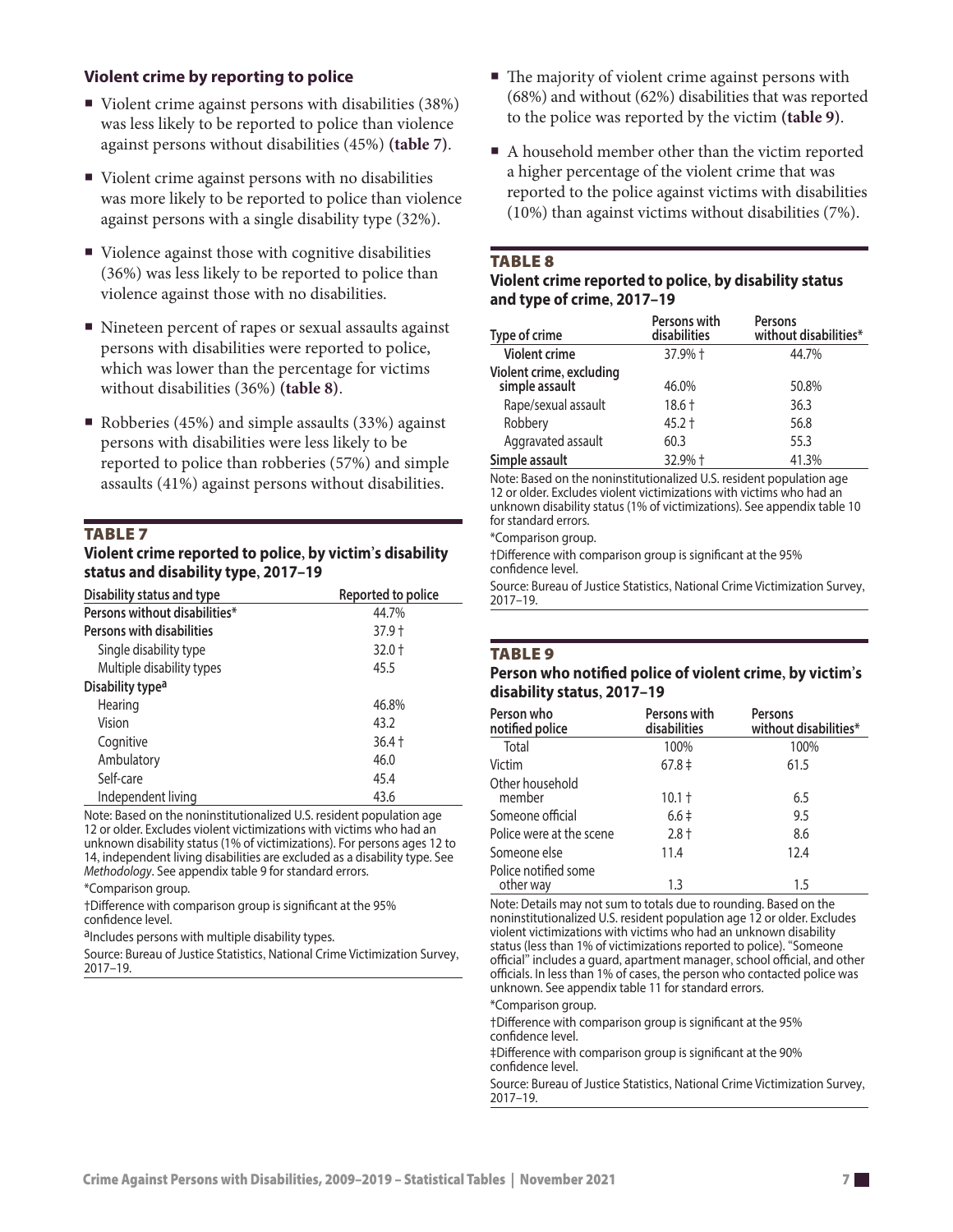# Methodology

### **Survey coverage**

The Bureau of Justice Statistics' National Crime Victimization Survey (NCVS) is an annual data collection carried out by the U.S. Census Bureau. The NCVS is a self-reported survey that is administered annually from January 1 to December 31. Annual NCVS estimates are based on the number and characteristics of crimes that respondents experienced during the prior 6 months, excluding the month in which they were interviewed. Therefore, the 2019 survey covers crimes experienced from July 1, 2018 to November 30, 2019, with March 15, 2019 representing the middle of the reference period. Crimes are classified by the year of the survey and not by the year of the crime.

The NCVS is administered to persons age 12 or older from a nationally representative sample of U.S. households. It collects information on nonfatal personal crimes (rape or sexual assault, robbery, aggravated and simple assault, and personal larceny (purse-snatching and pickpocketing) and household property crimes (burglary or trespassing, motor vehicle theft, and other types of theft). The survey collects information on threatened, attempted, and completed crimes.3 It collects data both on crimes reported and not reported to police. Unless specified otherwise, estimates in this report include threatened, attempted, and completed crimes. In addition to providing annual level and change estimates on criminal victimization, the NCVS is the primary source of information on the nature of criminal victimization incidents.

Survey respondents provide information about themselves (including age, sex, race, ethnicity, disability status, marital status, education level, and income) and whether they experienced a victimization. For each victimization incident, respondents report information about the offender (including age, sex, race, ethnicity, and victim-offender relationship), characteristics of the crime (including time and place of occurrence, use of weapons, nature of injury, and economic consequences), whether the crime was reported to police, reasons the crime was or was not reported, and experiences with the criminal justice system.

Household information, including household-level demographics (e.g., income) and property victimizations committed against the household (e.g., burglary or trespassing), is typically collected from the reference person. The reference person is any responsible adult member of the household who is unlikely to permanently leave the household. Because an owner or renter of the sampled housing unit is normally the most responsible and knowledgeable household member, this person is generally designated as the reference person and household respondent. However, a household respondent does not have to be one of the household members who owns or rents the unit.

In the NCVS, a household is defined as a group of persons who all reside at a sampled address. Persons are considered household members when the sampled address is their usual place of residence at the time of the interview and when they have no primary place of residence elsewhere. Once selected, households remain in the sample for 3½ years, and eligible persons in these households are interviewed every 6 months, either in person or over the phone, for a total of seven interviews.

First interviews are typically conducted in person, with subsequent interviews conducted either in person or by phone. New households rotate into the sample on an ongoing basis to replace outgoing households that have been in the sample for the full 3½-year period. The sample includes persons living in group quarters, such as dormitories, rooming houses, and religious group dwellings, and excludes persons living on military bases or in institutional settings such as correctional or hospital facilities.

## **Measuring disability status in the NCVS**

Since 2007, the NCVS used questions developed for the U.S. Census Bureau's American Community Survey (ACS) to measure the rate of victimization against persons with disabilities. The questions identify persons who may require assistance to maintain their independence, be at risk for discrimination, or lack opportunities available to the general population due to limitations related to a prolonged (i.e., 6 months or longer) sensory, physical, mental, or emotional condition. More information about the ACS and the disability questions is available on the U.S. Census Bureau's website at [https://www.census.gov/topics/](https://www.census.gov/topics/health/disability/guidance/data-collection-acs.html) [health/disability/guidance/data-collection-acs.html.](https://www.census.gov/topics/health/disability/guidance/data-collection-acs.html)

<sup>3</sup>For more information on type of crime classification, see *National Crime Victimization Survey, 2016 Technical Documentation* (NCJ 251442, BJS, December 2017).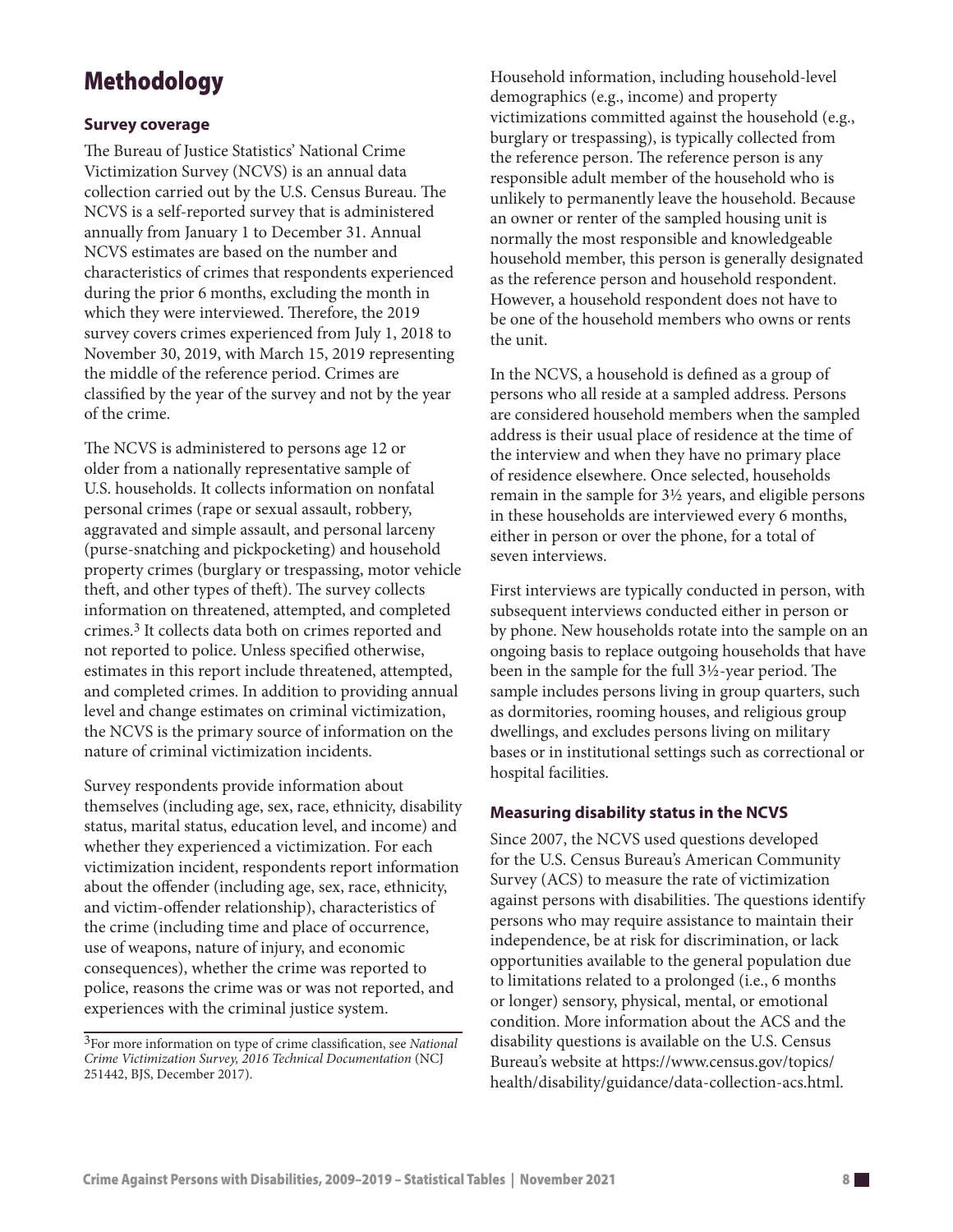In July 2016, the disability questions in the NCVS were moved to the Screener Form (NCVS-1), which allowed for the collection of disability status of all respondents.4 As a result, rates by disability status could be generated solely from NCVS data. Prior to July 2016, the NCVS collected this information on the Crime Incident Report (NCVS-2), so disability status was collected only from crime victims and population data from the ACS was used to compute rates by disability status.

Using the NCVS to generate population estimates generates different population estimates from those generated using ACS data. The universe of the NCVS is persons age 12 or older residing in noninstitutional settings, which includes housing units and noninstitutional group quarters. The universe of the ACS is larger but can be limited to those age 12 or older living in noninstitutional group quarters and housing units.

However, what constitutes "noninstitutional group quarters" differs by survey. In the NCVS, noninstitutional group quarters include college dormitories, rooming houses, religious group dwellings, group homes for adults, treatment facilities for adults, and workers' group living quarters. In the ACS, noninstitutional group quarters include the aforementioned types of dwellings as well as military barracks, homeless shelters, and maritime and merchant vessels, which the NCVS excludes. This results in the NCVS covering fewer settings than the ACS. As a result, using the NCVS to calculate the populations of persons by disability status and type will result in different estimates compared to using the ACS.

During 2017–19, on average, the NCVS recorded about 280,000 fewer persons age 12 or older living in noninstitutional settings on average than the ACS **(table 10)**. Annually, the number of persons classified as having disabilities was about 34 million in the NCVS, compared to 39.2 million in the ACS. For each disability type, NCVS data produced a lower average annual number of persons than the ACS data.

4For more information on changes to the NCVS questionnaire in 2016, see *Criminal Victimization, 2017* (NCJ 252472, BJS, December 2018).

# **Disability questions included in the NCVS**

Question 169a. Are you deaf or do you have serious difficulty hearing?

Question 169b. Are you blind or do you have serious difficulty seeing even when wearing glasses?

Question 170a. Because of a physical, mental, or emotional condition, do you have serious difficulty:

- 1. Concentrating, remembering or making decisions?
- 2. Walking or climbing stairs?
- 3. Dressing or bathing?

Question 170b. Because of a physical, mental, or emotional condition, do you have difficulty doing errands alone such as visiting a doctor's office or shopping?

#### **TABLE 10**

**Average annual number of persons age 12 or older, by disability status and disability type for ACS and NCVS, 2017–19**

| Disability status and type       | <b>NCVS</b> | ACS         | Difference*  |
|----------------------------------|-------------|-------------|--------------|
| <b>Total</b>                     | 274,888,780 | 275,169,210 | $-280,430$   |
| Persons without<br>disabilities  | 238,778,440 | 235,942,910 | 2,835,530    |
| <b>Persons with disabilities</b> | 33,996,520  | 39,226,300  | $-5,229,770$ |
| <b>Disability type</b>           |             |             |              |
| Hearing                          | 10,804,770  | 11,278,290  | $-473,530$   |
| Vision                           | 4,723,950   | 7.242,420   | $-2.518,470$ |
| Cognitive                        | 11,827,900  | 14,360,360  | $-2,532,460$ |
| Ambulatory                       | 18,923,730  | 20,623,830  | $-1,700,100$ |
| Self-care                        | 5,768,370   | 7,627,540   | $-1,859,180$ |
| Independent living               | 12,246,010  | 14,765,790  | $-2.519,780$ |

Note: Details may not sum to totals due to rounding and because respondents could report multiple disability types. For persons ages 12 to 14, independent living disabilities are excluded as a disability type. See *Methodology*. Disability status was unknown for about 1% of persons, according to National Crime Victimization Survey (NCVS) data. ACS denotes American Community Survey.

\*The average annual number from the NCVS minus the average annual number from the ACS.

Source: Bureau of Justice Statistics, National Crime Victimization Survey, 2017–19; and U.S. Census Bureau, American Community Survey, 2017–19.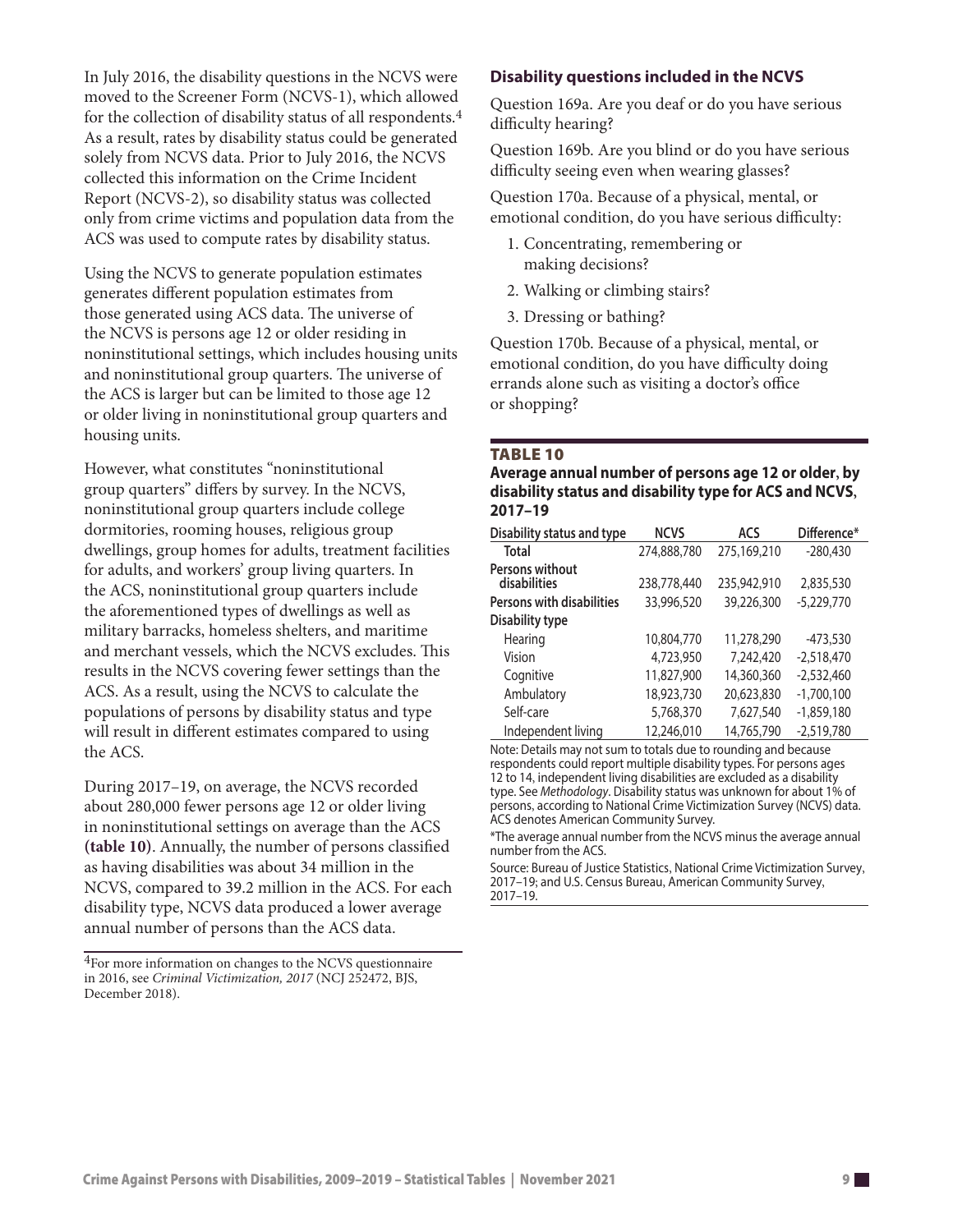# **Age restriction on independent living disabilities**

In the ACS, persons ages 12 to 14 are not asked about having independent living disabilities and are, therefore, excluded from the populations with independent living disabilities. Since July 2016, the NCVS disability questions have also followed this rule. In this report, rates of violence against persons with independent living disabilities are per 1,000 persons age 15 or older, compared to rates per 1,000 persons age 12 or older for other disability types.

# **Limitations of the estimates**

The NCVS was designed to measure the incidence of criminal victimization against the U.S. civilian household population, excluding persons who live in institutions or are homeless. Institutions include adult correctional facilities, juvenile facilities, nursing or skilled nursing facilities, inpatient hospice facilities, residential schools for persons with disabilities, and hospitals with patients who have no usual home elsewhere. The measures of crime against persons with disabilities (as measured by the NCVS) cover only persons with disabilities who are living among the general population in noninstitutional settings.

Subsequently, there is some coverage error in using solely the noninstitutionalized population. For example, in 2019, according to the ACS, about 14% of persons age 12 or older who lived in noninstitutional settings had a disability. This is compared to 54% of those living in institutionalized settings (not shown). Because persons in institutionalized settings would not be covered in the NCVS, estimates of violence against these persons were not counted. This results in an undercount of violence against persons with disabilities.

Certain aspects of the NCVS design can also contribute to underestimating the level or type of violence against persons with disabilities. For example, the survey instruments, modes of interview, and interviewing protocols used in the NCVS may not be suited for interviewing persons who have difficulty communicating, especially by telephone. Some persons have disabilities that limit their verbal communication and use technology to enhance their ability to communicate, but many persons do not have access to such technology.

Proxy interviews may also lead to an underestimate of violence against persons with disabilities. The survey requires direct interviews with eligible respondents but allows the use of proxy interviews with a caregiver or other eligible party in a limited set of circumstances. A proxy interview is allowed when a respondent is physically or mentally incapable of responding. The survey restrictions on proxy interviews were instituted because someone else may not know about the victimization experiences of the respondent, or because the person providing the information via proxy may be the perpetrator of the violence experienced by the respondent. Because proxy respondents may be more likely to omit crime incidents or may not know some details about reported incidents, the number or types of crimes against persons with disabilities may be underestimated. During 2017–19, information from about 3% of violent crime incidents against persons with disabilities was obtained from proxy interviews, compared to 2% of violent crime incidents against persons without disabilities (not shown).

# **Direct standardization**

In general, persons with disabilities are older than persons without disabilities. In addition, crime rates vary with age. To account for these differences, BJS produced age-adjusted rates for the population without a disability that reflect an age distribution that matches that of the population with a disability. To generate age-adjusted rates of violent victimization of the population without a disability, direct standardization was used for the population with a disability as the standard population.5 This procedure eliminates the issue of different age distributions between populations.

The age-adjusted violent victimization rate, using direct standardization  $(R_d)$ , is calculated as follows:

$$
R_d = \sum (w_a \times r_a)
$$

where—

 $R_d$  = age-adjusted rate of violent victimization of the population without a disability calculated using direct standardization,

 $w_a$  = weight calculated from the population with a disability for age-group a, and

 $r_a$  = unadjusted rate of violent victimization of the population without a disability in age-group a.

<sup>5</sup>For more information on direct standardization, see Curtin, L. R. & Klein, R. J. (1995). Direct standardization (age-adjusted death rates). *Healthy People 2000: Statistical Notes, 6 Revised.* [https://www.](https://www.cdc.gov/nchs/data/statnt/statnt06rv.pdf) [cdc.gov/nchs/data/statnt/statnt06rv.pdf](https://www.cdc.gov/nchs/data/statnt/statnt06rv.pdf).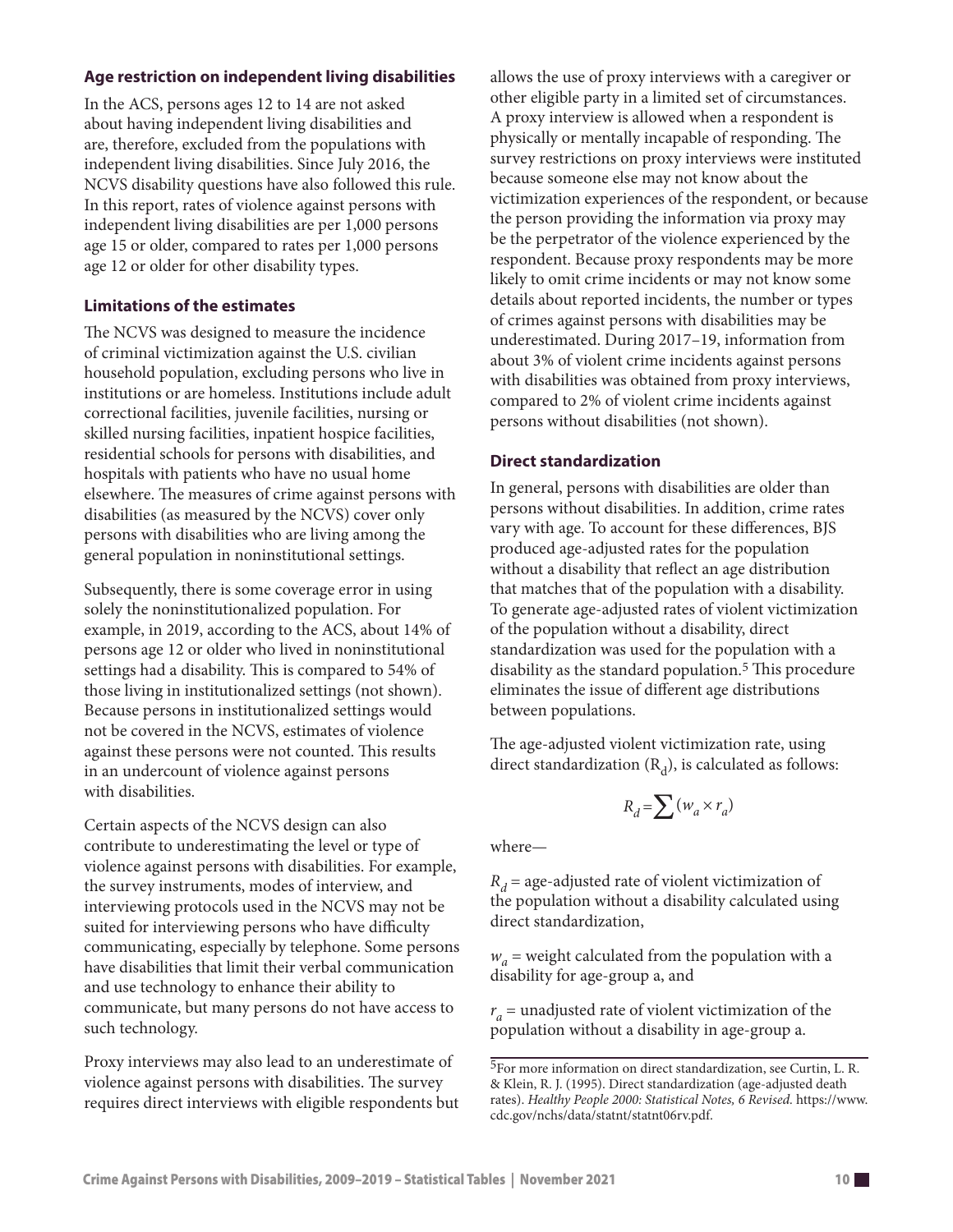The weight  $(w_a)$  for age-group a is calculated as follows:

$$
w_a = \frac{n_a}{N}
$$

where—

 $w_a$  = weight calculated from the population with a disability for age-group a,

 $n_a$  = number of persons in age-group a in the population with a disability, and

*N* = total number of persons in the population with a disability.

# **Nonresponse and weighting adjustments**

The 2017–19 NCVS data file includes 451,639 household interviews. Overall, 73% of eligible households completed interviews. Within participating households, interviews with 731,477 persons were completed, representing an 83% response rate among eligible persons from responding households.

Victimizations that occurred outside of the U.S. were excluded from this report. In the period of 2017–19, about 1% of the unweighted victimizations occurred outside of the U.S.

NCVS data are weighted to produce annual estimates of victimization for persons age 12 or older living in U.S. households, excluding persons who live in institutions or are homeless. Because the NCVS relies on a sample rather than a census of the entire population, weights are designed to adjust to known population totals and to compensate for survey nonresponse and other aspects of the complex sample design.

NCVS data files include person, household, victimization, and incident weights. Person weights provide an estimate of the population represented by each person in the sample. Household weights provide an estimate of the household population represented by each household in the sample. After proper adjustment, both person and household weights are also typically used to form the denominator in calculations of crime rates. For personal crimes, the incident weight is derived by dividing the person weight of a victim by the total number of persons victimized during an incident, as reported by the respondent. For property crimes measured at the household level, the incident weight and the household weight are the same because the victim of a property crime is considered to be the household as a whole. The incident weight is most

frequently used to calculate estimates of offenders' and victims' demographics.

Victimization weights used in this report account for the number of persons victimized during an incident and for high-frequency repeat victimizations (i.e., series victimizations). Series victimizations are similar in type to one another but occur with such frequency that a victim is unable to recall each individual event or describe each event in detail. Survey procedures allow NCVS interviewers to identify and classify these similar victimizations as series victimizations and to collect detailed information on only the most recent incident in the series.

The weighting counts series victimizations as the actual number of victimizations reported by the victim, up to a maximum of 10. Doing so produces more reliable estimates of crime levels than counting such victimizations only once, while the cap at 10 minimizes the effect of extreme outliers on rates. According to the 2017–19 data, series victimizations accounted for 1.4% of all victimizations and 3.3% of all violent victimizations. Additional information on the enumeration of series victimizations is detailed in the report *Methods for Counting High-Frequency Repeat Victimizations in the National Crime Victimization Survey* (NCJ 237308, BJS, April 2012).

# **Standard error computations for percentages and unadjusted rates**

When national estimates are derived from a sample, as with the NCVS, caution must be used when comparing one estimate to another or when comparing estimates over time. Although one estimate may be larger than another, estimates based on a sample have some degree of sampling error. The sampling error of an estimate depends on several factors, including the amount of variation in the responses and the size of the sample. When the sampling error around an estimate is taken into account, estimates that appear different may not be statistically significant.

One measure of the sampling error associated with an estimate is the standard error. The standard error may vary from one estimate to the next. Generally, an estimate with a smaller standard error provides a more reliable approximation of the true value than an estimate with a larger standard error. Estimates with relatively large standard errors have less precision and reliability and should be interpreted with caution.

For complex sample designs, there are several methods that can be used to generate standard errors around a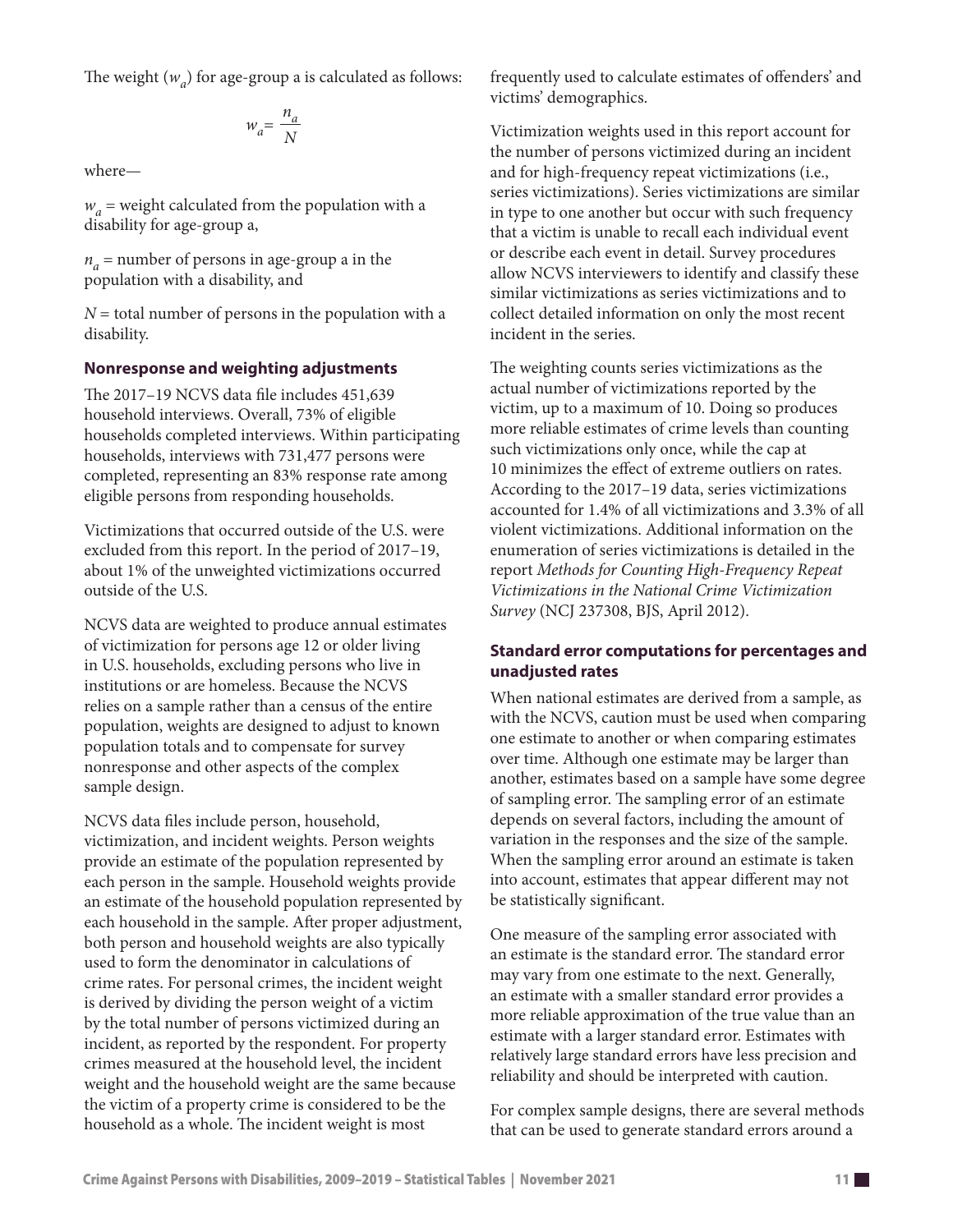point estimate (e.g., numbers, percentages, and rates). In this report, for percentages and unadjusted rates, generalized variance function (GVF) parameters were used for variance estimation. Parameters are produced for GVFs that compute the variance of any crime estimate based on the value of that crime estimate. The GVF parameters are generated by fitting estimates and their relative variance to a regression model, using an iterative weighted least-squares procedure where the weight is the inverse of the square of the predicted relative variance.

The U.S. Census Bureau produces GVF parameters for BJS, which account for aspects of the NCVS's complex sample design and represent the curve fitted to a selection of individual standard errors, using a specialized version of BRR based on Fay's method.6 GVFs express the variance as a function of the expected value of the survey estimate.7 For more information on GVFs, see *National Crime Victimization Survey, 2016 Technical Documentation* (NCJ 251442, BJS, December 2017).

BJS conducted statistical tests to determine whether differences in estimated numbers, percentages, and rates in this report were statistically significant once sampling error was taken into account. Using statistical analysis programs developed specifically for the NCVS, all comparisons in the text were tested for significance. The primary test procedure was the Student's t-statistic, which tests the difference between two sample estimates. Findings described in this report as increases or decreases passed a test at either the 0.05 level (95% confidence level) or 0.10 level (90% confidence level) of significance. Figures and tables in this report should be referenced for testing on specific findings.

Estimates and standard errors of the estimates provided in this report may be used to generate a confidence interval around the estimate as a measure of the margin of error. The following example illustrates how standard errors may be used to generate confidence intervals:

Based on the 2017–19 NCVS, 37.9% of violent crime against persons with disabilities was reported to police. (See table 7.) Using the GVFs, BJS determined that the estimated victimization rate has a standard error of 2.07%. (See appendix table 9.) A confidence interval around the estimate is generated by multiplying the standard error by  $\pm$  1.96 (the t-score of a normal, two-tailed distribution that excludes 2.5% at either end of the distribution). Therefore, the 95% confidence interval around the 37.9% estimate during 2017–19 is 37.9 ± (2.07 × 1.96) or (33.90% to 41.99%). In other words, if BJS used the same sampling method to select different samples and computed an interval estimate for each sample, it would expect the true population parameter (percentage of violent crime against persons with disabilities that was reported to police) to fall within the interval estimates 95% of the time.

For this report, BJS also calculated a coefficient of variation (CV) for all estimates, representing the ratio of the standard error to the estimate. CVs (not shown in tables) provide another measure of reliability and a means for comparing the precision of estimates across measures with differing levels or metrics.

# **Standard error computations and statistical significance for age-adjusted rates**

Due to the complexity in generating age-adjusted rates of violent crime, other methods were used to compute standard errors and determine statistical significance.8 The standard error for the age-adjusted rate of violent victimization against persons without disabilities was calculated as follows:

$$
S_d = \sqrt{\sum (w_a^2 \times v_a)}
$$

where—

 $S_d$  = standard error for an age-adjusted rate of violent victimization against persons without disabilities that was computed using direct standardization,

 $w_a$  = weight calculated from persons with disabilities for age-group a, and

 $v_a$  = variance calculated for an unadjusted rate of violent victimization of persons without disabilities for age-group a using information from the GVF parameters that the U.S. Census Bureau produced for the NCVS.

<sup>6</sup>Fay, R. E. (1989). Theory and application of replicate weighting for variance calculations. In American Statistical Association, *Proceedings of the Survey Research Methods Section* (pp. 212–217). http://www.asasrms.org/Proceedings/papers/1989\_033.pdf

<sup>7</sup>Wolter, K. M. (1984). An investigation of some estimators of variance for systematic sampling. *Journal of the American Statistical Association 79*(388), 781–790. [https://doi.org/10.1080/01621459.](https://doi.org/10.1080/01621459.1984.10477095) [1984.10477095](https://doi.org/10.1080/01621459.1984.10477095)

<sup>8</sup>For more information on computing standard errors for age-adjusted rates, see Anderson, R. N., & Rosenberg, H. M. (1998). Age standardization of death rates: Implementation of the year 2000 standard. *National Vital Statistics Reports, 47*(3). [https://](https://www.cdc.gov/nchs/data/nvsr/nvsr47/nvs47_03.pdf) [www.cdc.gov/nchs/data/nvsr/nvsr47/nvs47\\_03.pdf](https://www.cdc.gov/nchs/data/nvsr/nvsr47/nvs47_03.pdf).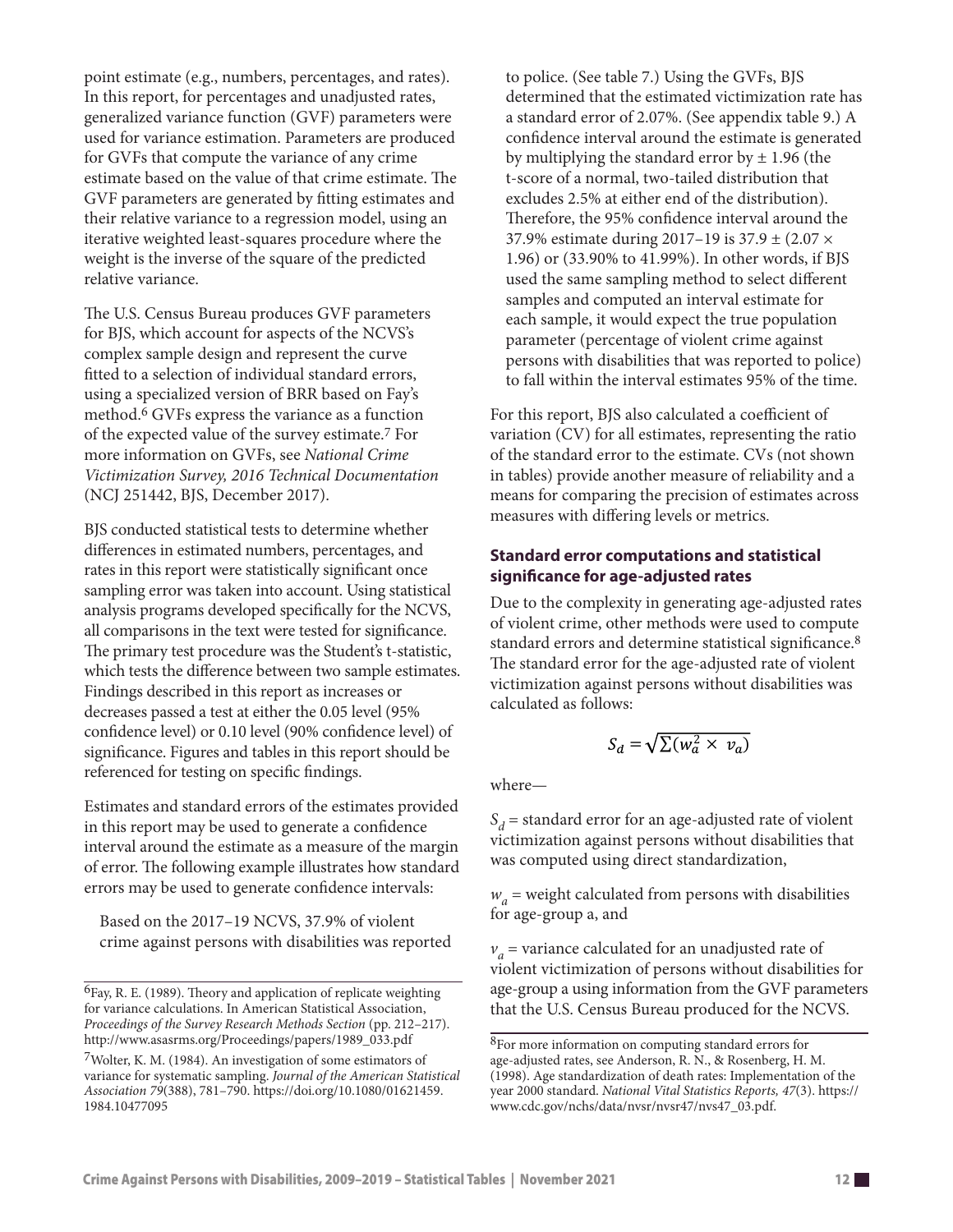To calculate statistical significance among rates with at least one age-adjusted rate, the standard error for the age-adjusted rate was calculated using the formula above. A Student's t-statistic also was calculated, which tests the difference between two sample estimates. Findings described in this report as higher, lower, or different passed a test at either the 0.05 level (95% confidence level) or 0.10 level (90% confidence level) of significance.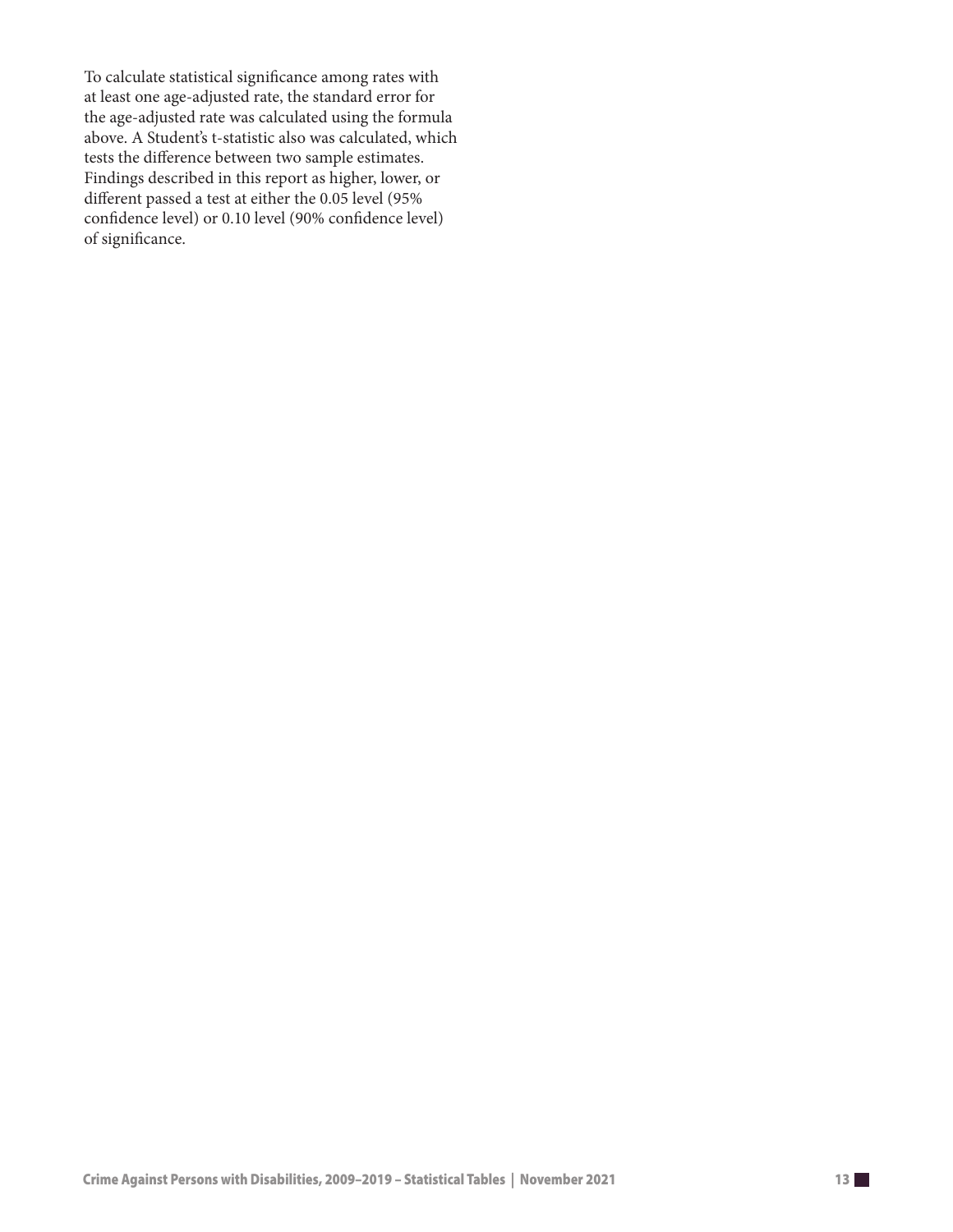|                            |                          | <b>Persons with disabilities</b> | Persons without disabilities |                       |  |
|----------------------------|--------------------------|----------------------------------|------------------------------|-----------------------|--|
| Demographic characteristic | Average<br>annual number | Percent of total                 | Average<br>annual number     | Percent of total      |  |
| <b>Total</b>               | 33,996,520               | 12.4%                            | 238,778,440                  | 86.9%                 |  |
| Sex                        |                          |                                  |                              |                       |  |
| Male                       | 16,067,650               | 47.3%                            | 116,585,220                  | 48.8%                 |  |
| Female                     | 17,928,870               | 52.7                             | 122,193,220                  | 51.2                  |  |
| Race/ethnicity             |                          |                                  |                              |                       |  |
| White <sup>a</sup>         | 23,658,810               | 69.6%                            | 146,366,780                  | 61.3%                 |  |
| <b>Black<sup>a</sup></b>   | 4,284,430                | 12.6                             | 28,488,690                   | 11.9                  |  |
| <b>Hispanic</b>            | 3,982,320                | 11.7                             | 42,577,740                   | 17.8                  |  |
| Othera,b,c                 | 2,070,960                | 6.1                              | 21,345,240                   | 8.9                   |  |
| Age                        |                          |                                  |                              |                       |  |
| $12 - 15$                  | 1,056,950                | 3.1%                             | 15,412,790                   | 6.5%                  |  |
| $16 - 19$                  | 1,041,050                | 3.1                              | 15,604,310                   | 6.5                   |  |
| $20 - 24$                  | 1,244,540                | 3.7                              | 20,005,220                   | 8.4                   |  |
| $25 - 34$                  | 2,149,640                | 6.3                              | 42,412,320                   | 17.8                  |  |
| $35 - 49$                  | 3,981,010                | 11.7                             | 56,849,770                   | 23.8                  |  |
| $50 - 64$                  | 8,380,670                | 24.7                             | 53,902,240                   | 22.6                  |  |
| 65 or older                | 16,142,650               | 47.5                             | 34,591,780                   | 14.5                  |  |
| <b>Disability type</b>     |                          |                                  |                              |                       |  |
| Hearing                    | 10,804,770               | 31.8%                            | $\tilde{}$                   | $\tilde{\phantom{a}}$ |  |
| Vision                     | 4,723,950                | 13.9                             | $\tilde{}$                   | $\sim$                |  |
| Ambulatory                 | 18,923,730               | 55.7                             | $\tilde{}$                   | $\tilde{\phantom{a}}$ |  |
| Cognitive                  | 11,827,900               | 34.8                             | $\tilde{}$                   | $\sim$                |  |
| Self-care                  | 5,768,370                | 17.0                             | $\tilde{}$                   | $\tilde{\phantom{a}}$ |  |
| Independent living         | 12,246,010               | 36.0                             | $\thicksim$                  | $\tilde{\phantom{a}}$ |  |

#### APPENDIx TAbLE 1 **U.S. population, by disability status and demographic characteristics, 2017–19**

Note: Details may not sum to totals due to rounding and because respondents could report multiple disability types. Based on the noninstitutionalized U.S. resident population age 12 or older. For persons ages 12 to 14, independent living disabilities are excluded as a disability type. See *Methodology*. Disability status was unknown for about 1% of persons.

~Not applicable.

aExcludes persons of Hispanic origin (e.g., "white" refers to non-Hispanic whites and "black" refers to non-Hispanic blacks).

bIncludes Asians, Native Hawaiians and Other Pacific Islanders; American Indians and Alaska Natives; and persons of two or more races.

cCategories are not shown separately due to small numbers of sample cases.

Source: Bureau of Justice Statistics, National Crime Victimization Survey, 2017–19.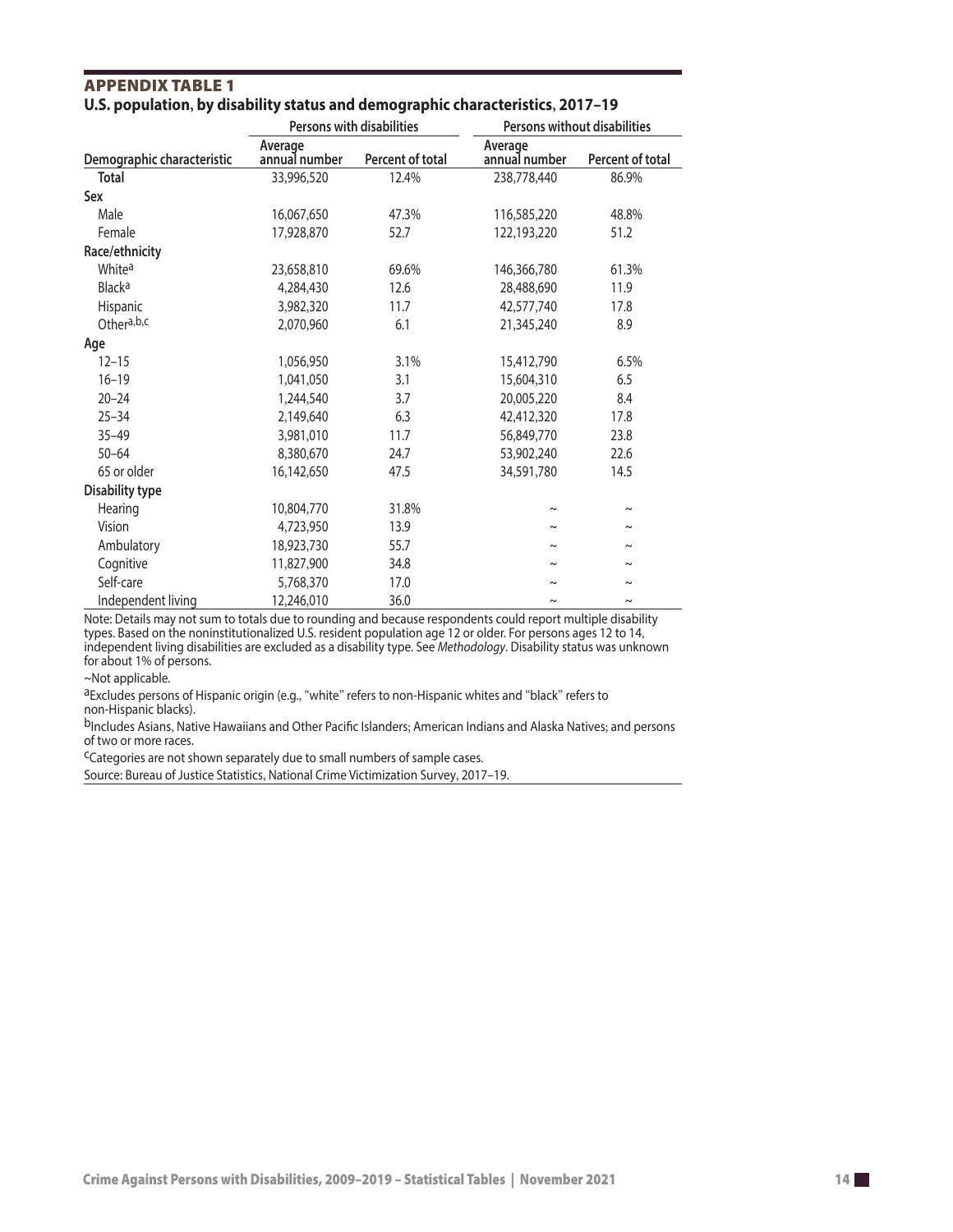#### APPENDIx TAbLE 2 **Estimates and standard errors for figure 1: Rate of violent victimization, by disability status, 2009–2019 (2-year rolling averages)**

|                              | ACS population <sup>a</sup> |                          |                               |                          |                    | <b>NCVS</b> population <sup>b</sup> |            |                                |                                       |                          |                           |                          |
|------------------------------|-----------------------------|--------------------------|-------------------------------|--------------------------|--------------------|-------------------------------------|------------|--------------------------------|---------------------------------------|--------------------------|---------------------------|--------------------------|
| Persons with<br>disabilities |                             |                          | Persons without disabilities* |                          |                    | Persons with<br>disabilities        |            | Persons without disabilities** |                                       |                          |                           |                          |
| Year                         | Ratec                       | <b>Standard</b><br>error | Age-<br>adjusted<br>ratec     | <b>Standard</b><br>error | Unadjusted<br>rate | <b>Standard</b><br>error            | Ratec      | <b>Standard</b><br>error       | Age-<br>adjusted<br>rate <sup>c</sup> | <b>Standard</b><br>error | <b>Unadjusted</b><br>rate | <b>Standard</b><br>error |
| 2009                         | $28.8 +$                    | 3.02                     | 13.6                          | 0.74                     | 23.1               | 1.51                                | $\tilde{}$ | $\sim$                         | $\sim$                                | $\sim$                   | $\tilde{\phantom{a}}$     | $\tilde{}$               |
| 2010                         | $25.1 +$                    | 2.68                     | 12.1                          | 0.66                     | 20.1               | 1.38                                | $\tilde{}$ | $\tilde{}$                     | $\sim$                                | $\sim$                   | $\tilde{\phantom{a}}$     | $\tilde{}$               |
| 2011                         | $26.2 +$                    | 2.52                     | 11.9                          | 0.58                     | 20.0               | 1.26                                | $\tilde{}$ | $\sim$                         | $\sim$                                | $\sim$                   | $\sim$                    | $\tilde{}$               |
| 2012                         | $34.2 +$                    | 2.59                     | 13.6                          | 0.57                     | 22.7               | 1.15                                | $\tilde{}$ | $\tilde{}$                     | $\sim$                                | $\sim$                   | $\sim$                    | $\tilde{}$               |
| 2013                         | $36.0 +$                    | 3.15                     | 13.7                          | 0.67                     | 22.9               | 1.39                                | $\tilde{}$ | $\tilde{}$                     | $\tilde{\phantom{a}}$                 | $\sim$                   | $\tilde{\phantom{a}}$     | $\tilde{}$               |
| 2014                         | $31.7 +$                    | 2.60                     | 12.5                          | 0.58                     | 20.0               | 1.15                                | $\tilde{}$ | $\tilde{}$                     | $\sim$                                | $\sim$                   | $\tilde{\phantom{a}}$     | $\tilde{}$               |
| 2015                         | $29.5 +$                    | 2.49                     | 11.8                          | 0.59                     | 17.7               | 1.05                                | $\tilde{}$ | $\sim$                         | $\sim$                                | $\sim$                   | $\sim$                    | $\tilde{}$               |
| 2016                         | $30.7 +$                    | 2.46                     | 11.5                          | 0.56                     | 17.3               | 0.99                                | $\tilde{}$ | $\tilde{}$                     | $\sim$                                | $\sim$                   | $\sim$                    | $\tilde{}$               |
| 2017                         | $33.5 +$                    | 2.24                     | 12.0                          | 0.50                     | 17.8               | 0.86                                | $\sim$     | $\sim$                         | $\sim$                                | $\sim$                   | $\sim$                    | $\tilde{}$               |
| 2018                         | $41.7 +$                    | 2.31                     | 12.5                          | 0.46                     | 18.4               | 0.80                                | $47.5 +$   | 2.62                           | 12.1                                  | 0.45                     | 18.2                      | 0.79                     |
| 2019                         | $42.3 +$                    | 2.79                     | 13.0                          | 0.56                     | 18.6               | 0.96                                | 49.2 +     | 3.22                           | 12.4                                  | 0.55                     | 18.3                      | 0.95                     |

Note: Based on the noninstitutionalized U.S. resident population age 12 or older. Rates are per 1,000 persons. Estimates are based on 2-year rolling averages. Questions about disability status in the National Crime Victimization Survey (NCVS) were moved to the screener form in July 2016, allowing the calculation of populations by disability status using NCVS data. See *Methodology*.

\*Comparison group with rates calculated with population data from the American Community Survey (ACS) for persons with disabilities are compared to age-adjusted rates for persons without disabilities.

\*\*Comparison group with rates calculated with population data from the NCVS for persons with disabilities are compared to age-adjusted rates for persons without disabilities.

†Difference with comparison group is significant at the 95% confidence level.

~Not applicable.

aRates were calculated with population data from the ACS.

bRates were calculated with population data from the NCVS.

cRates for the population without a disability were adjusted using direct standardization with the population with a disability as the standard population. See *Methodology*.

Source: Bureau of Justice Statistics, National Crime Victimization Survey, 2008–2019; and U.S. Census Bureau, American Community Survey, 2008–2019.

# APPENDIx TAbLE 3

**Standard errors for table 1: Rate of violent victimization, by type of crime and disability status, 2017–19**

|                                                                                            | Persons with | <b>Persons without disabilities</b> |                   |
|--------------------------------------------------------------------------------------------|--------------|-------------------------------------|-------------------|
| Type of crime                                                                              | disabilities | Age-adjusted                        | <b>Unadjusted</b> |
| <b>Violent crime</b>                                                                       | 2.53         | 0.45                                | 0.77              |
| Violent crime, excluding<br>simple assault                                                 | 1.28         | 0.19                                | 0.35              |
| Rape/sexual assault                                                                        | 0.55         | 0.08                                | 0.15              |
| Robbery                                                                                    | 0.59         | 0.09                                | 0.13              |
| Aggravated assault                                                                         | 0.76         | 0.13                                | 0.21              |
| Simple assault                                                                             | 1.85         | 0.36                                | 0.57              |
| Source: Bureau of Justice Statistics, National Crime Victimization Survey,<br>$2017 - 19.$ |              |                                     |                   |

#### **APPENDIX TABLE 4**

**Standard errors for table 2: Percent of violent victimizations against persons with disabilities, by type of crime, 2017–19**

| Type of crime                              | Percent of violent victimizations                                          |
|--------------------------------------------|----------------------------------------------------------------------------|
| <b>Violent crime</b>                       | 1.17%                                                                      |
| Violent crime, excluding<br>simple assault | 1.58%                                                                      |
| Rape/sexual assault                        | 2.78                                                                       |
| Robbery                                    | 2.59                                                                       |
| Aggravated assault                         | 197                                                                        |
| Simple assault                             | 1.32%                                                                      |
| $2017 - 19.$                               | Source: Bureau of Justice Statistics, National Crime Victimization Survey, |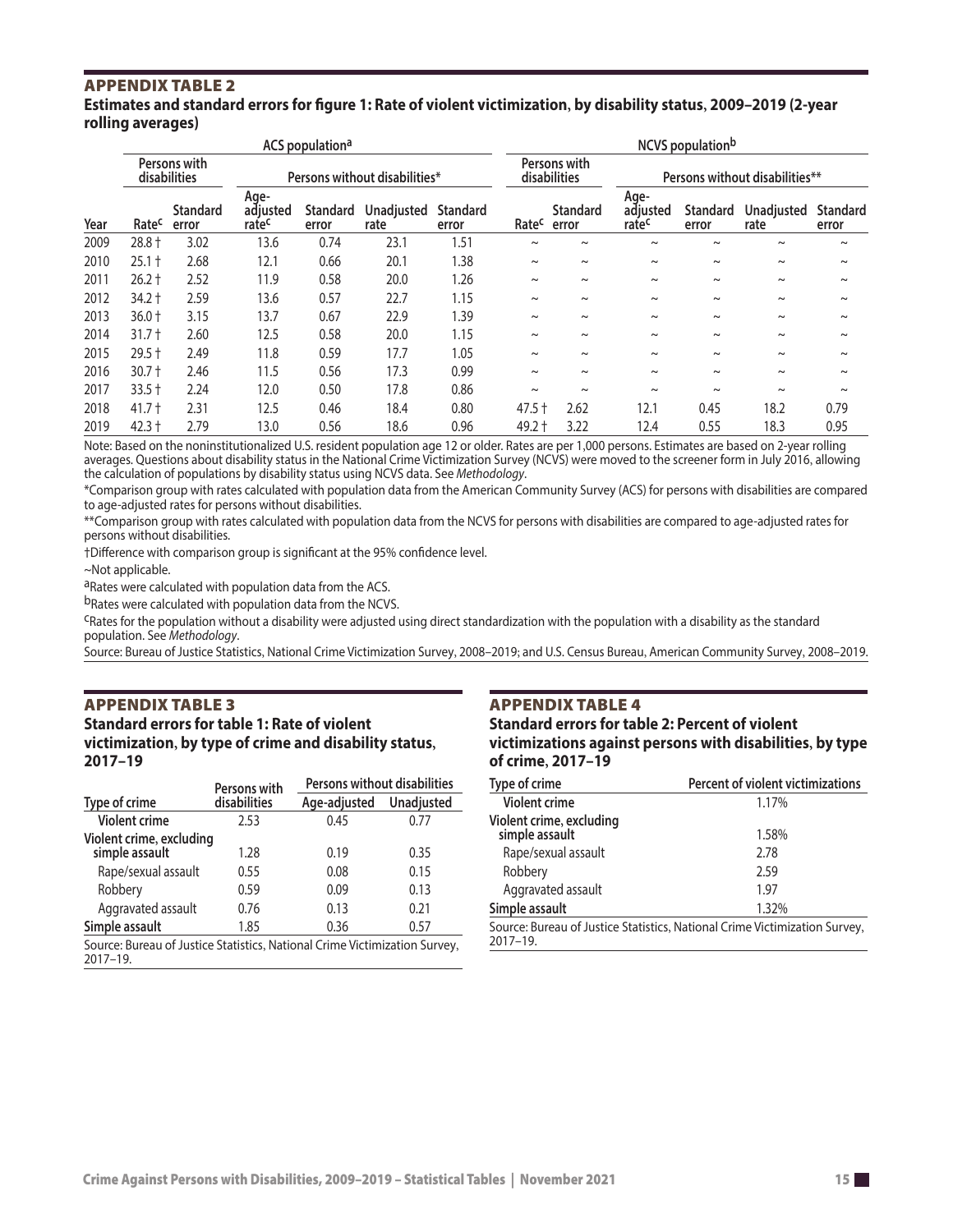#### APPENDIx TAbLE 5 **Standard errors for table 3: Rate of violent victimization against persons with and without disabilities, by victim characteristics, 2017–19**

|                       | Persons with | Persons without disabilities |                   |
|-----------------------|--------------|------------------------------|-------------------|
| Victim characteristic | disabilities | Age-adjusted                 | <b>Unadjusted</b> |
| <b>Total</b>          | 2.53         | 0.45                         | 0.77              |
| Sex                   |              |                              |                   |
| Male                  | 3.04         | 0.62                         | 0.95              |
| Female                | 3.22         | 0.52                         | 0.93              |
| Race/ethnicity        |              |                              |                   |
| White                 | 2.78         | 0.53                         | 0.90              |
| Black                 | 4.52         | 1.00                         | 1.43              |
| <b>Hispanic</b>       | 5.70         | 0.84                         | 1.22              |
| Other                 | 7.33         | 0.99                         | 1.66              |

Source: Bureau of Justice Statistics, National Crime Victimization Survey, 2017–19.

#### APPENDIx TAbLE 6

**Standard errors for table 4: Rate of violent victimization and average annual number of persons, by victim's disability status and age, 2017–19**

|               | Rate per 1,000                                                            |                                        |  |
|---------------|---------------------------------------------------------------------------|----------------------------------------|--|
| Age of victim | Persons with<br>disabilities                                              | <b>Persons</b><br>without disabilities |  |
| Total         | 2.53                                                                      | 0.77                                   |  |
| $12 - 15$     | 15.79                                                                     | 2.44                                   |  |
| $16 - 19$     | 17.59                                                                     | 2.17                                   |  |
| $20 - 24$     | 14.05                                                                     | 2.21                                   |  |
| $25 - 34$     | 10.59                                                                     | 1.52                                   |  |
| $35 - 49$     | 7.01                                                                      | 1.15                                   |  |
| $50 - 64$     | 4.01                                                                      | 0.98                                   |  |
| 65 or older   | 1.02                                                                      | 0.66                                   |  |
|               | Source: Bureau of Justice Statistics, National Crime Victimization Survey |                                        |  |

Statistics, National Crime Victimization Survey, 2017–19.

#### APPENDIx TAbLE 7

#### **Standard errors for table 5: Rate of violent victimization against persons with disabilities, by disability type and type of crime, 2017–19**

| Disability type                                                            | <b>Violent crime</b> | Violent crime,<br>excluding<br>simple assault | Simple assault |
|----------------------------------------------------------------------------|----------------------|-----------------------------------------------|----------------|
| Hearing                                                                    | 2.40                 | 1.27                                          | 1.75           |
| Vision                                                                     | 4.92                 | 3.20                                          | 3.07           |
| Cognitive                                                                  | 5.05                 | 2.76                                          | 3.65           |
| Ambulatory                                                                 | 2.53                 | 1.39                                          | 1.77           |
| Self-care                                                                  | 3.94                 | 2.27                                          | 2.76           |
| Independent living                                                         | 3.11                 | 1.95                                          | 1.95           |
| Source: Bureau of Justice Statistics, National Crime Victimization Survey, |                      |                                               |                |

2017–19.

#### APPENDIx TAbLE 8 **Standard errors for table 6: Victim-offender relationship, by victim's disability status, 2017–19**

| Victim-offender<br>relationship    | Persons with<br>disabilities | Persons<br>without disabilities                                           |
|------------------------------------|------------------------------|---------------------------------------------------------------------------|
| Intimate partner                   | 1.20%                        | 0.89%                                                                     |
| Other relatives                    | 1.35                         | 0.61                                                                      |
| Well-known/casual<br>acquaintances | 1.97                         | 1.36                                                                      |
| <b>Strangers</b>                   | 1.94                         | 1.51                                                                      |
| Unknown                            | 1.11                         | 0.80                                                                      |
|                                    |                              | Source: Rureau of Justice Statistics, National Crime Victimization Survey |

Source: Bureau of Justice Statistics, National Crime Victimization Survey, 2017–19.

#### APPENDIx TAbLE 9

**Standard errors for table 7: Violent crime reported to police, by victim's disability status and disability type, 2017–19**

| Disability status and type                                                                 | Reported to police |  |
|--------------------------------------------------------------------------------------------|--------------------|--|
| Persons without disabilities                                                               | 1.55%              |  |
| <b>Persons with disabilities</b>                                                           | 2.07               |  |
| Single disability type                                                                     | 2.40               |  |
| Multiple disability types                                                                  | 2.88               |  |
| Disability type                                                                            |                    |  |
| Hearing                                                                                    | 4.22%              |  |
| Vision                                                                                     | 4.38               |  |
| Cognitive                                                                                  | 2.40               |  |
| Ambulatory                                                                                 | 2.94               |  |
| Self-care                                                                                  | 4.50               |  |
| Independent living                                                                         | 3.30               |  |
| Source: Bureau of Justice Statistics, National Crime Victimization Survey,<br>$2017 - 19.$ |                    |  |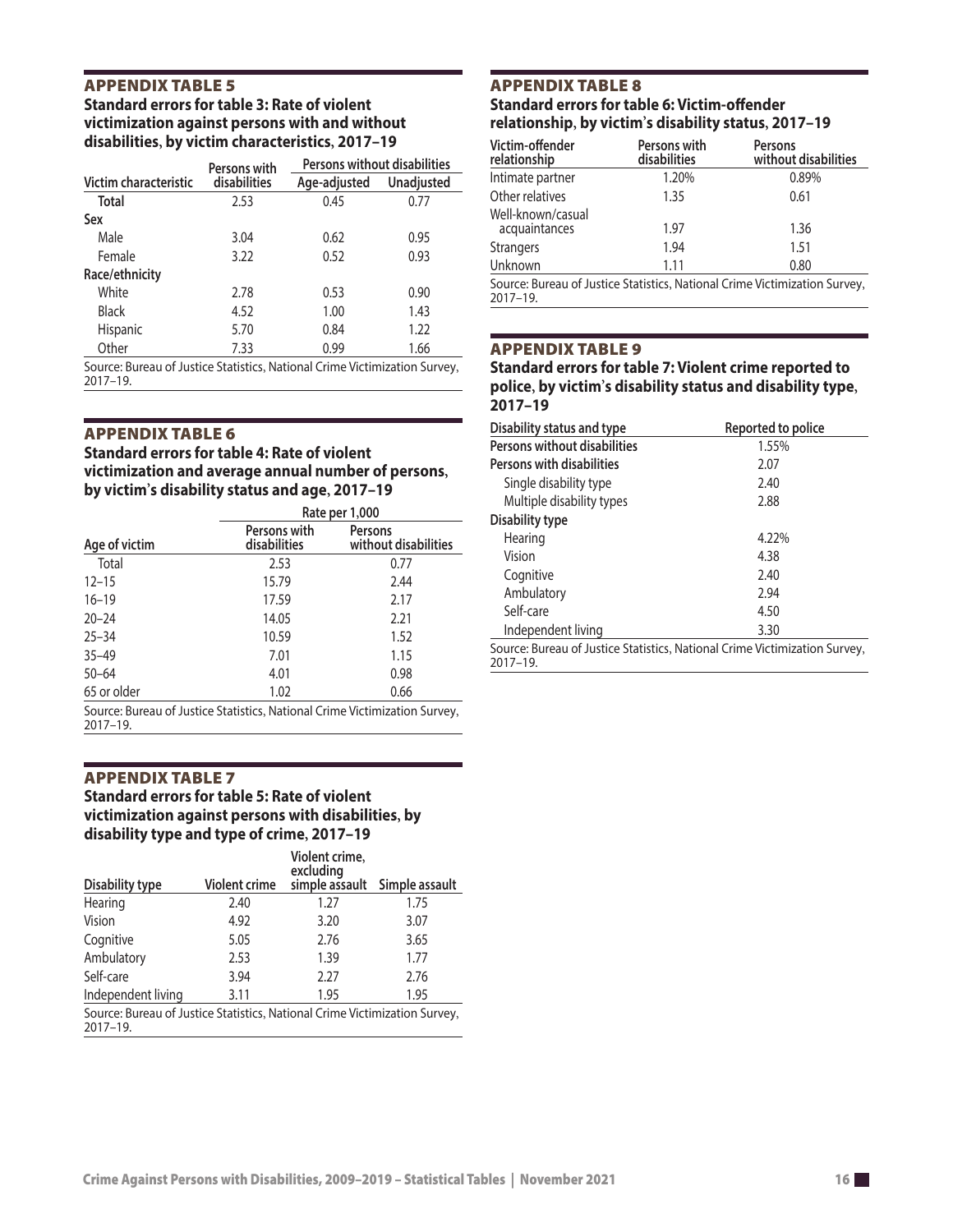#### APPENDIx TAbLE 10 **Standard errors for table 8: Violent crime reported to police, by disability status and type of crime, 2017–19**

| Type of crime                                                                          | Persons with<br>disabilities | <b>Persons</b><br>without disabilities |
|----------------------------------------------------------------------------------------|------------------------------|----------------------------------------|
| <b>Violent crime</b>                                                                   | 2.07%                        | 1.55%                                  |
| Violent crime, excluding<br>simple assault                                             | 2.82%                        | 2.08%                                  |
| Rape/sexual assault                                                                    | 4.11                         | 3.50                                   |
| Robbery                                                                                | 4.29                         | 3.31                                   |
| Aggravated assault                                                                     | 3.76                         | 2.63                                   |
| Simple assault                                                                         | 2.34%                        | 1.74%                                  |
| Source: Bureau of Justice Statistics, National Crime Victimization Survey,<br>2017-19. |                              |                                        |

# APPENDIx TAbLE 11

**Standard errors for table 9: Person who notified police of violent crime, by victim's disability status, 2017–19**

| Person who<br>notified police                                                          | Persons with<br>disabilities | <b>Persons</b><br>without disabilities |
|----------------------------------------------------------------------------------------|------------------------------|----------------------------------------|
| Victim                                                                                 | 2.94%                        | 2.03%                                  |
| Other household<br>member                                                              | 1.64                         | 0.82                                   |
| Someone official                                                                       | 1.30                         | 1.01                                   |
| Police were at the scene                                                               | 0.82                         | 0.95                                   |
| Someone else                                                                           | 1.74                         | 1.16                                   |
| Police notified some<br>other way                                                      | 0.53                         | 0.36                                   |
| Source: Bureau of Justice Statistics, National Crime Victimization Survey,<br>2017–19. |                              |                                        |
|                                                                                        |                              |                                        |